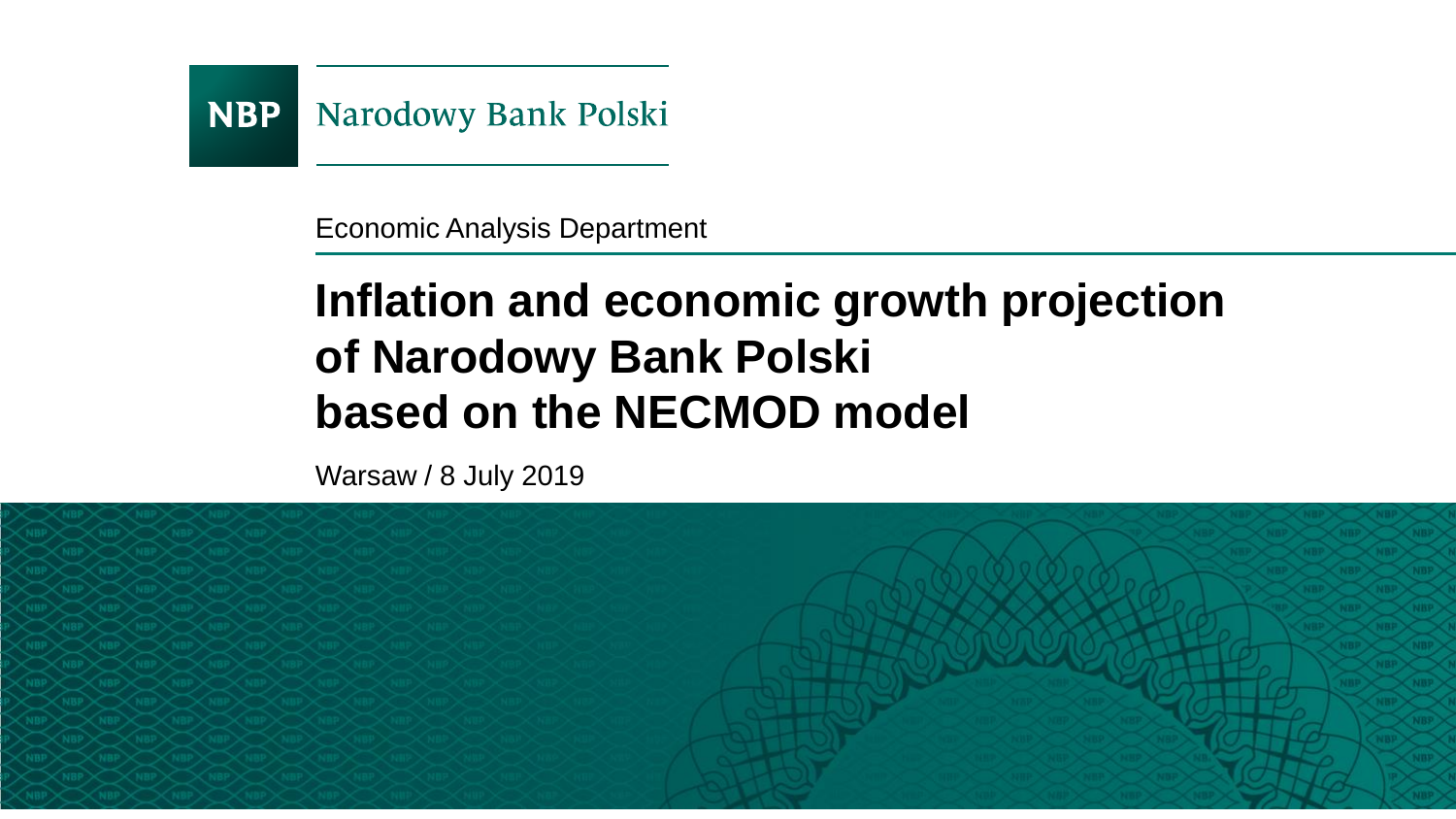## **Outline**

#### Outline:

Changes between rounds

Projection 2019 – 2021

- Economic condtions abroad
- Polish economy
	- GDP
		- Consumption demand
		- Investment demand
		- Foreign trade
	- Inflation

**Uncertainty** 

| 1 | Changes between projection rounds |
|---|-----------------------------------|
| 2 | Projection 2019 – 2021            |
| 3 | Uncertainty                       |
|   |                                   |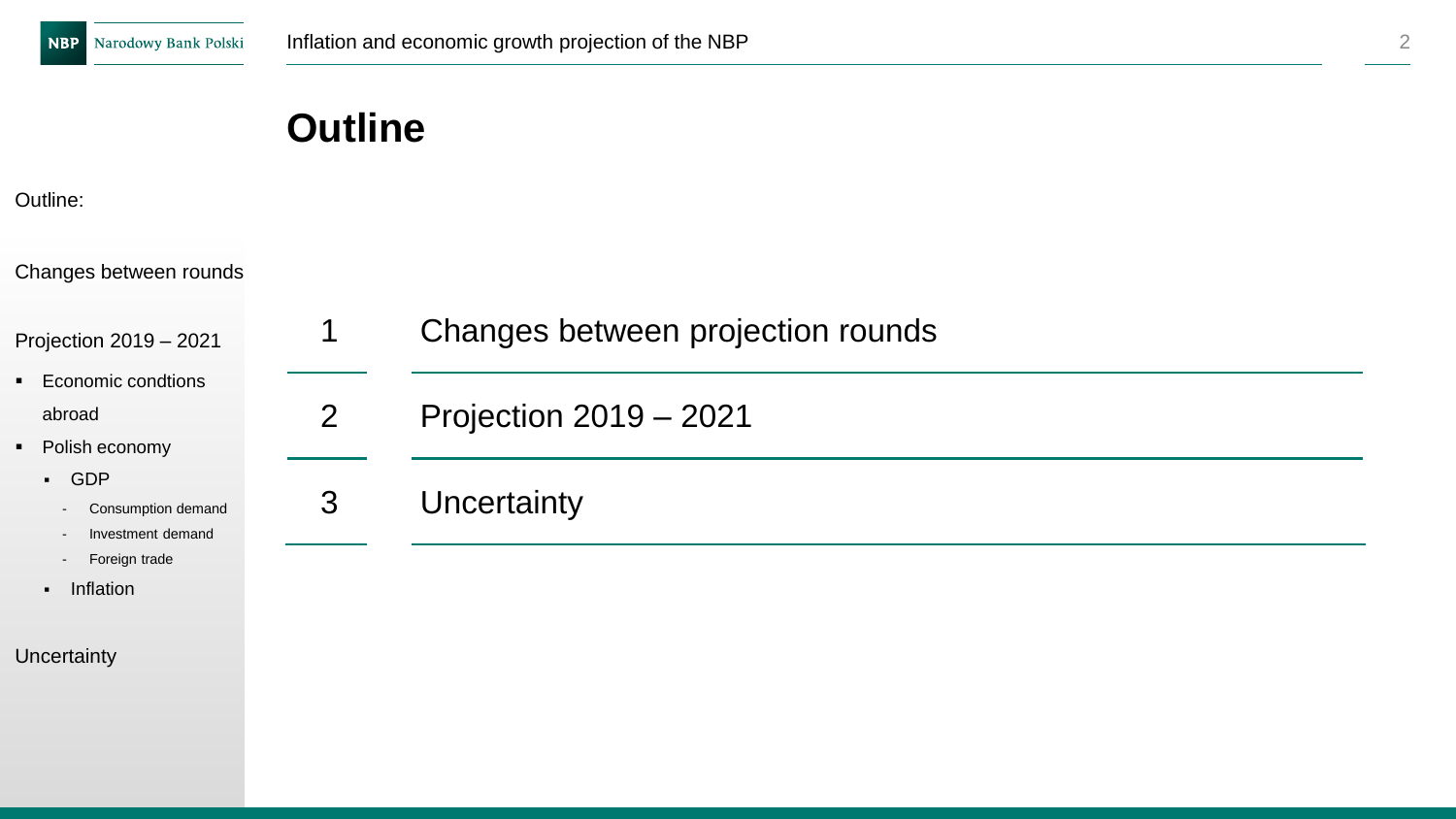Outline:

Changes between rounds

Projection 2019 – 2021

- Economic condtions abroad
- Polish economy
	- GDP
		- Consumption demand
		- Investment demand
		- Foreign trade
	- Inflation

#### **Uncertainty**

## **Changes between projection rounds**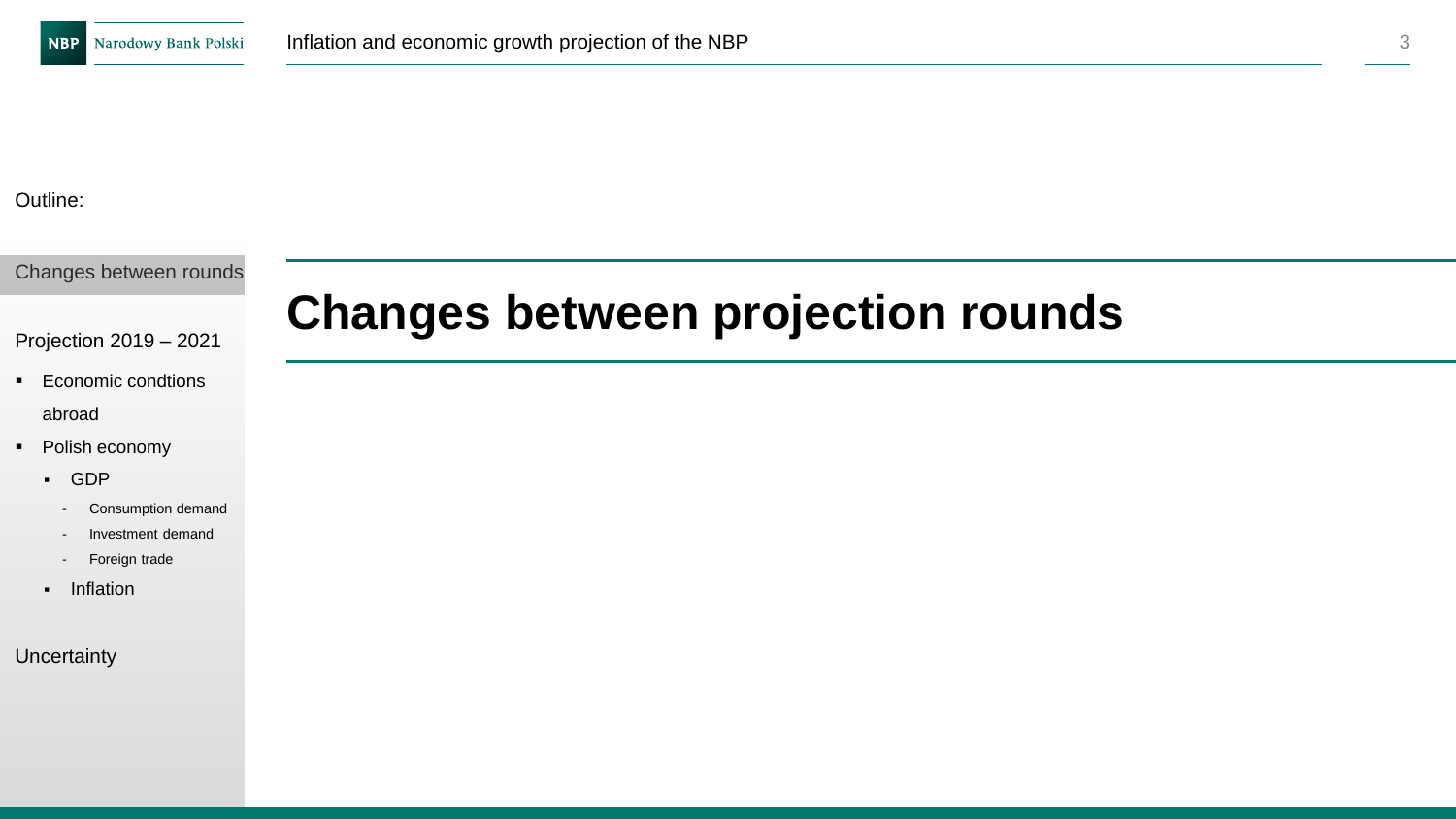### **July projection compared to March projection – main changes**

|                                                                                                                | <b>Impact on GDP</b> | <b>Impact on CPI</b> |
|----------------------------------------------------------------------------------------------------------------|----------------------|----------------------|
| Weaker outlook for global growth and trade                                                                     | ⇩                    |                      |
| Higher resilience of the Polish economy to a slowdown abroad                                                   | 介                    | 介                    |
| <b>Higher private investment growth</b>                                                                        | ⇧                    | ⇧                    |
| <b>Stronger złoty appreciation</b>                                                                             | ⇩                    | ſł                   |
| Higher prices of meat and cold meats in 2019-2020 as a result of the ASF epidemic<br>in China                  | ⇩                    | 介                    |
| Higher vegetables prices due to underestimation of the effects of last year's<br>drought and losses in storage | ⇩                    | 介                    |
| Higher wage growth in the public sector in 2020                                                                |                      |                      |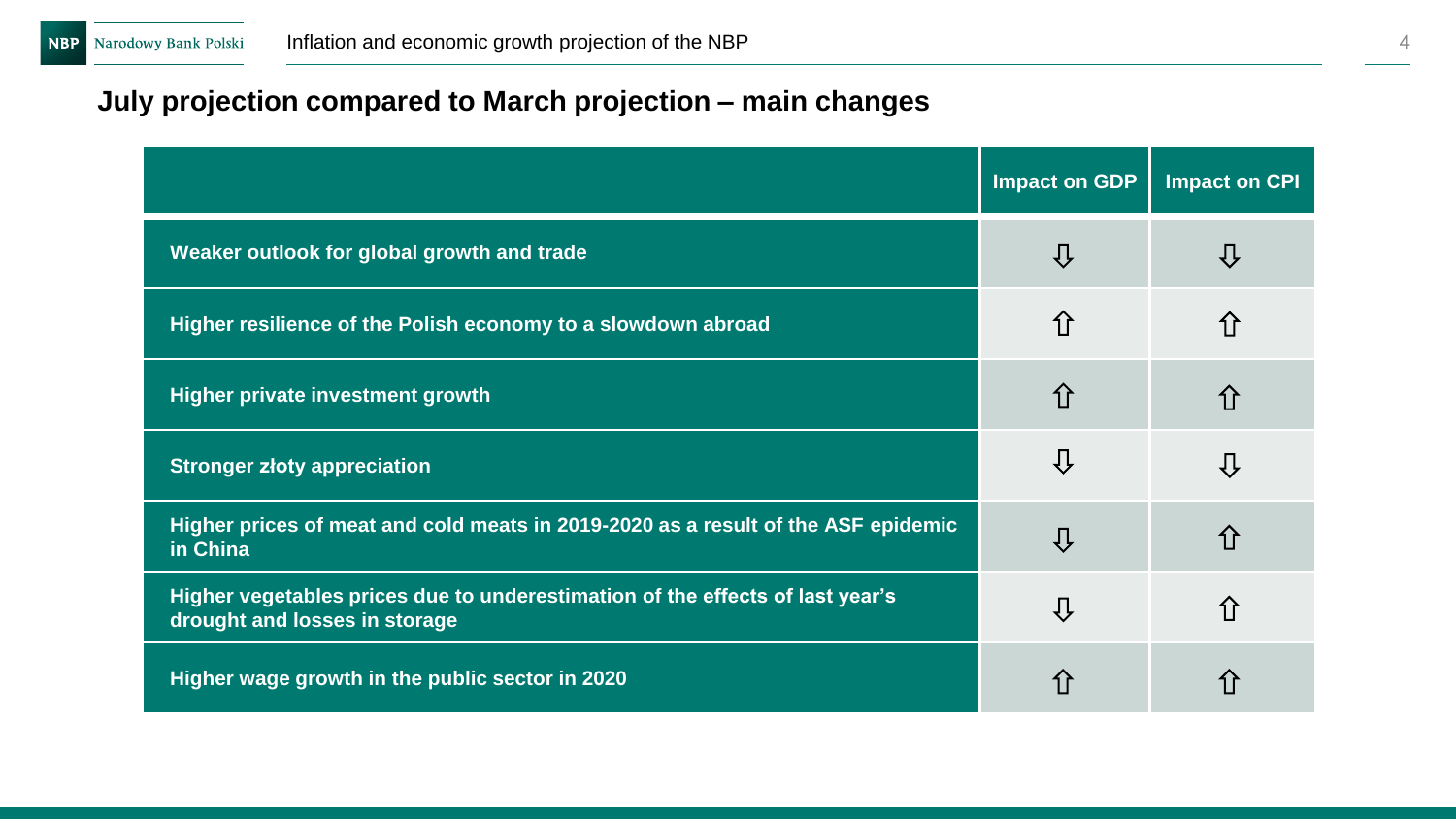### **July GDP projection compared to March projection**



| GDP $y/y, %$     | 2019 | 2020 | 2021 |
|------------------|------|------|------|
| March 2019       | 4.0  | 3.7  | 3.5  |
| <b>July 2019</b> | 4.5  | 4.O  | 3.5  |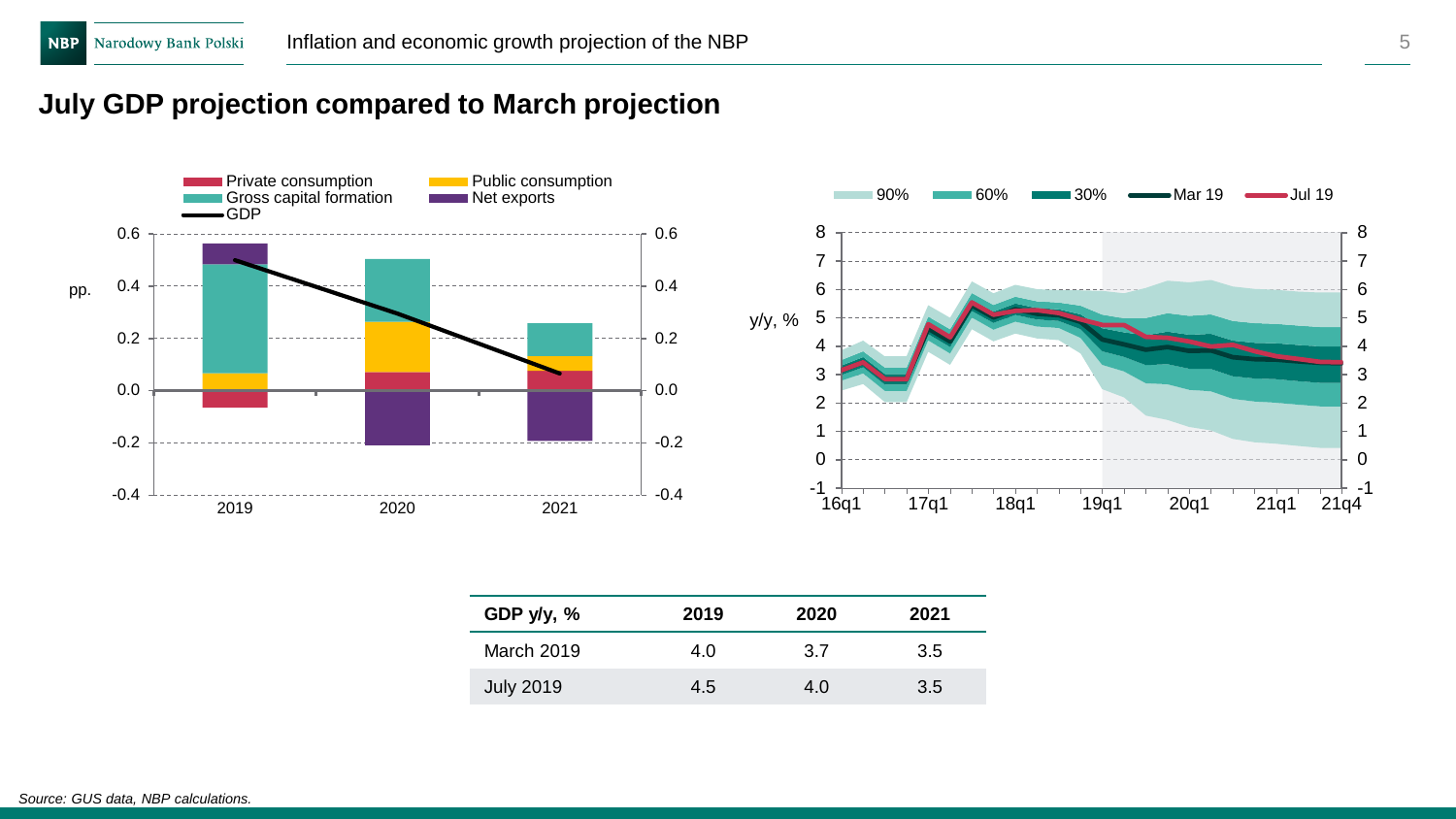### **July CPI projection compared to March projection**



| CPI y/y, %       | 2019 | 2020          | 2021 |
|------------------|------|---------------|------|
| March 2019       | 1.7  | 2.7           | 2.5  |
| <b>July 2019</b> | 2.0  | $2.9^{\circ}$ | 2.6  |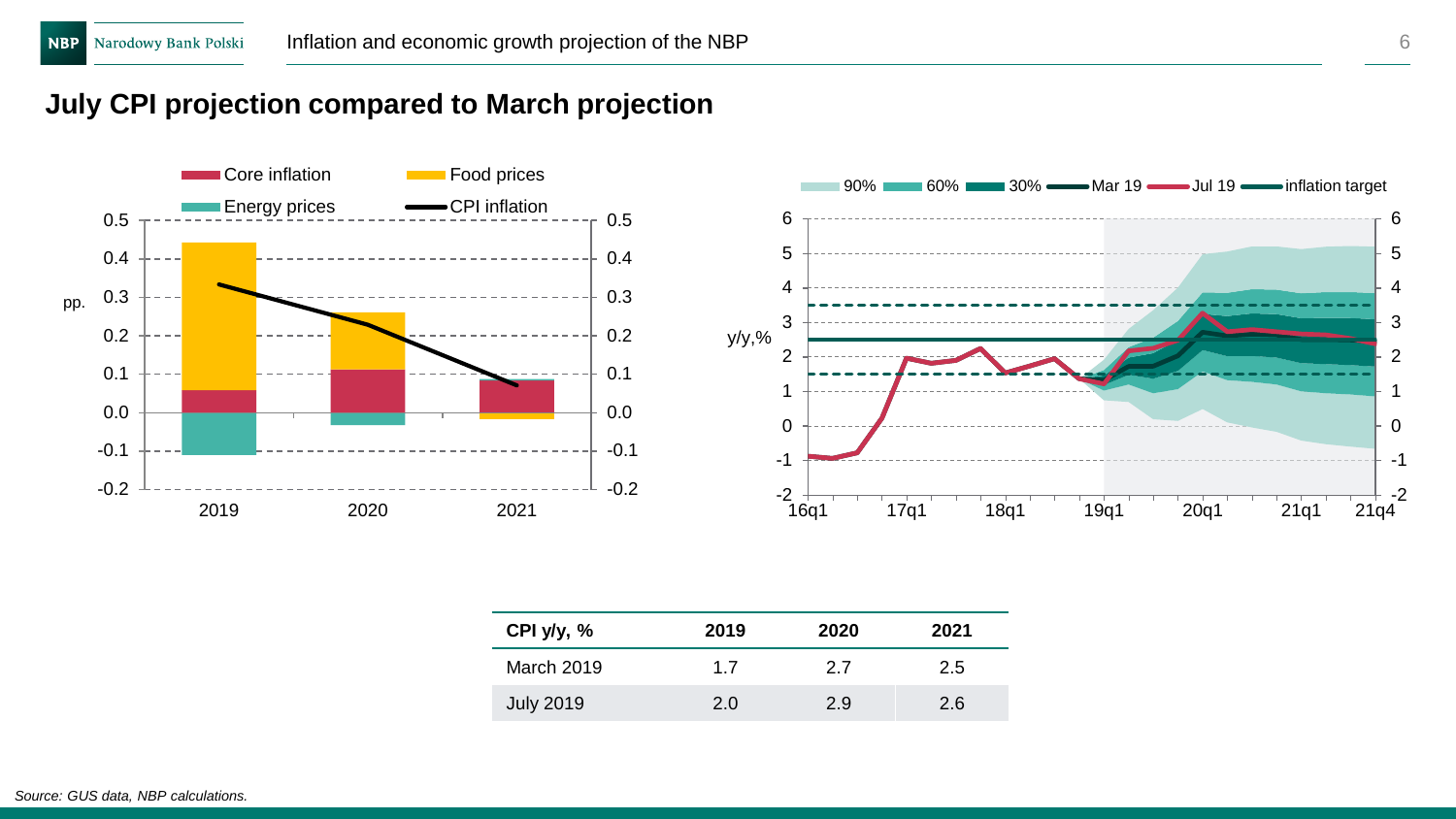#### Outline:

Changes between rounds

#### Projection 2019 – 2021

- Economic condtions abroad
- Polish economy
	- GDP
		- Consumption demand
		- Investment demand
		- Foreign trade
	- Inflation

#### **Uncertainty**

# **Projection 2019-2021**

- Economic conditions abroad
- Polish economy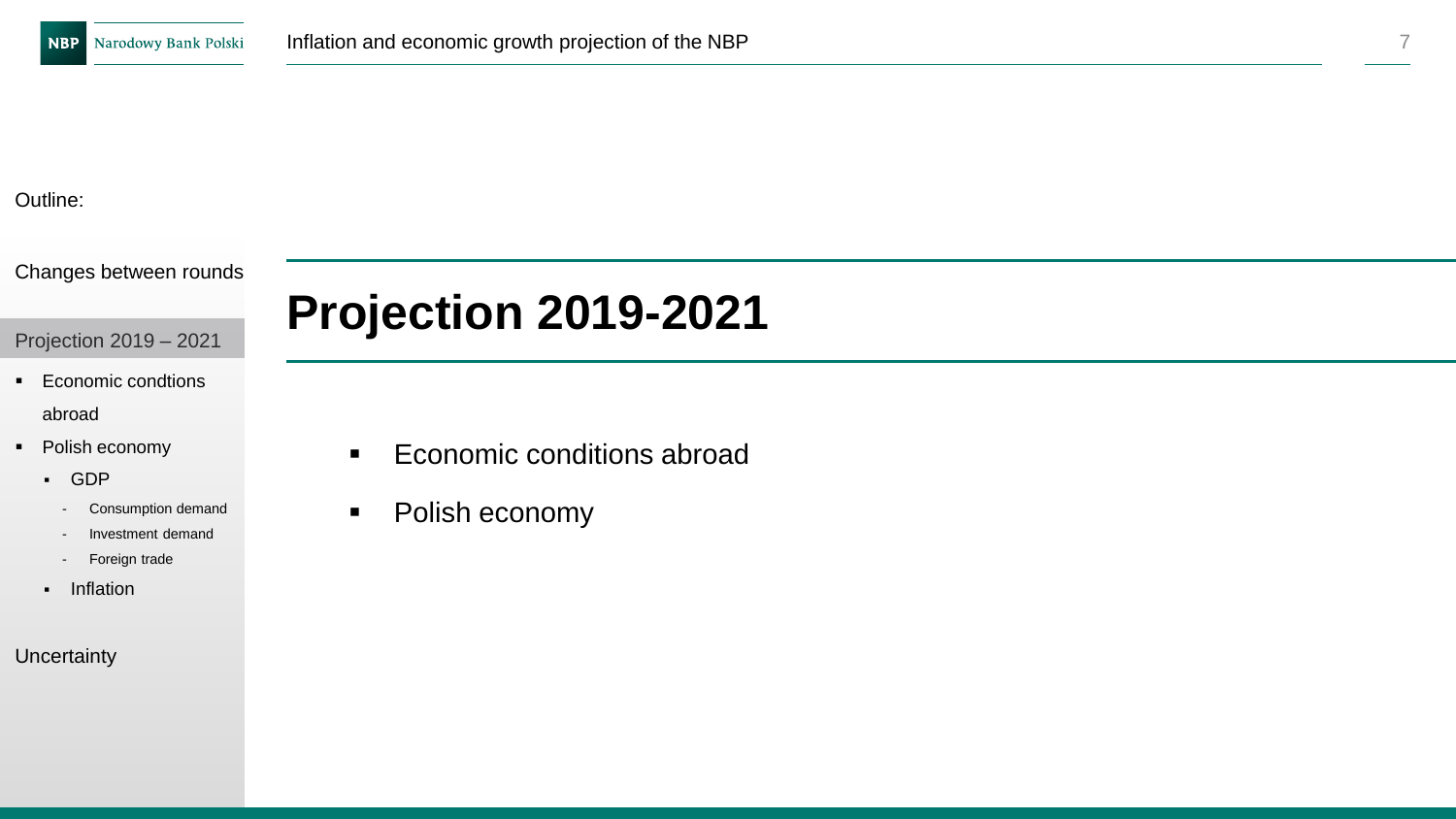#### Outline:

#### Changes between rounds

#### Projection 2019 – 2021

- Economic condtions abroad
- Polish economy
	- GDP
		- Consumption demand
		- Investment demand
		- Foreign trade
	- Inflation

#### **Uncertainty**

## **Economic conditions abroad**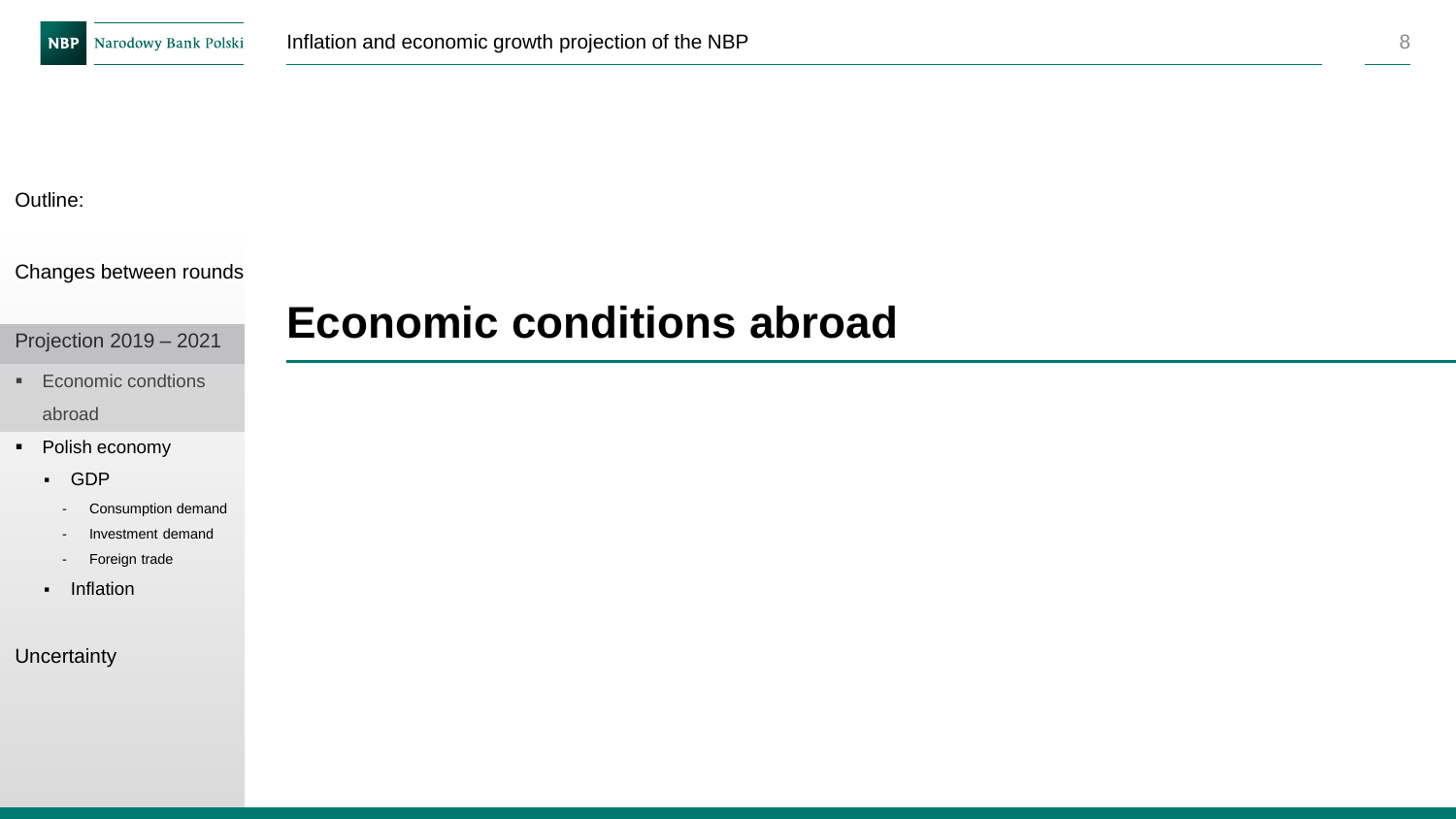### **Despite stronger 19Q1, forecast for GDP growth outside Poland was revised downward**

| NBP forecasts<br>(March 2019 projection in brackets) |          |          |          |  |  |
|------------------------------------------------------|----------|----------|----------|--|--|
| GDP $y/y$ , %                                        | 2019     | 2020     | 2021     |  |  |
| Euro area                                            | 1.2(1.2) | 1.4(1.5) | 1.4(1.4) |  |  |
| Germany                                              | 0.7(0.9) | 1.2(1.4) | 1.4(1.4) |  |  |
| US                                                   | 2.5(2.5) | 1.8(2.0) | 1.8(1.8) |  |  |
| China                                                | 6.3(6.1) | 6.0(6.0) | $5.9(-)$ |  |  |





*Source: Markit Economics, CPB Netherlands, EAD calculations*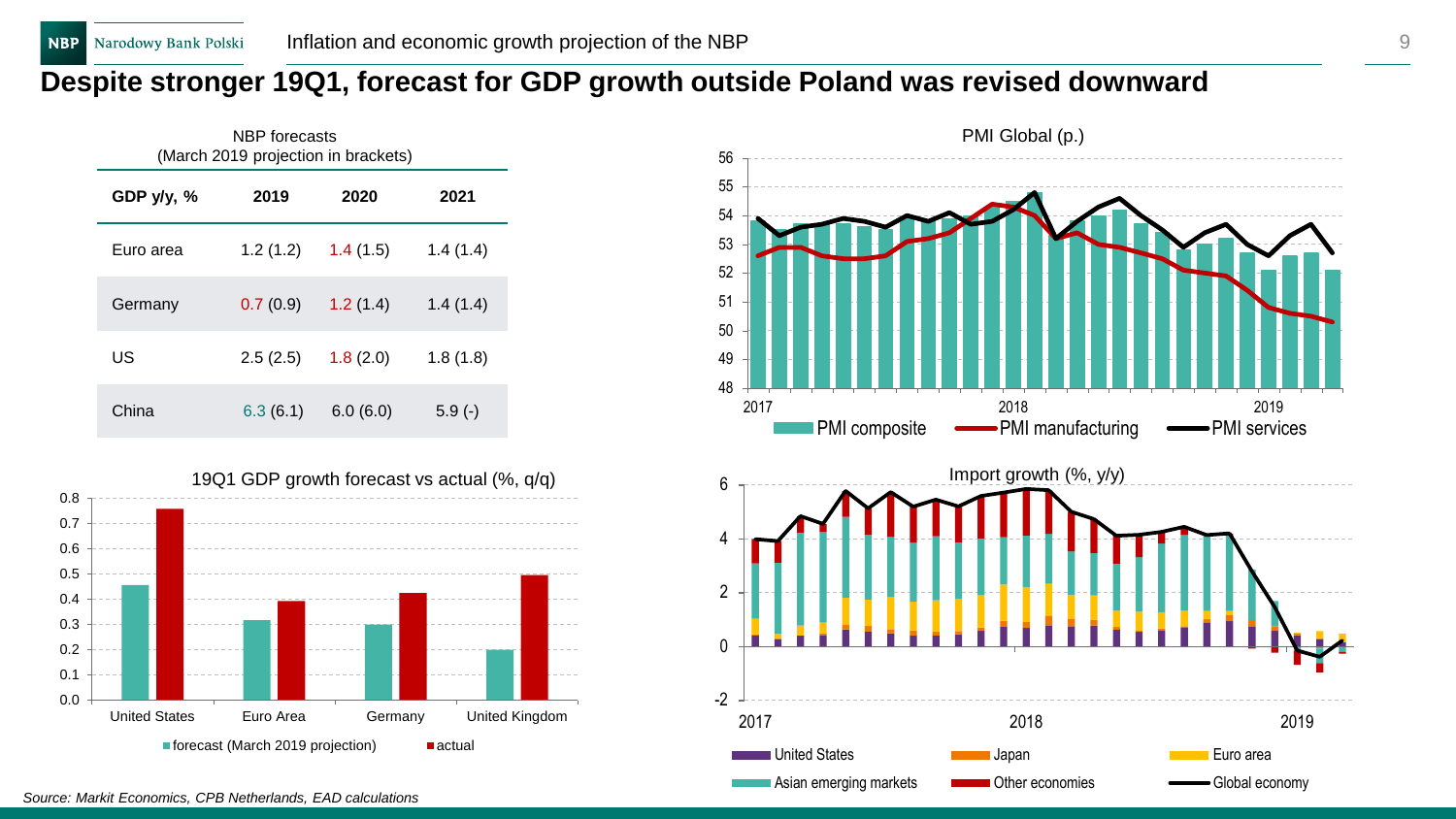### **Unfavourable signals from foreign demand contributed to a lower GDP growth forecast for the euro area**





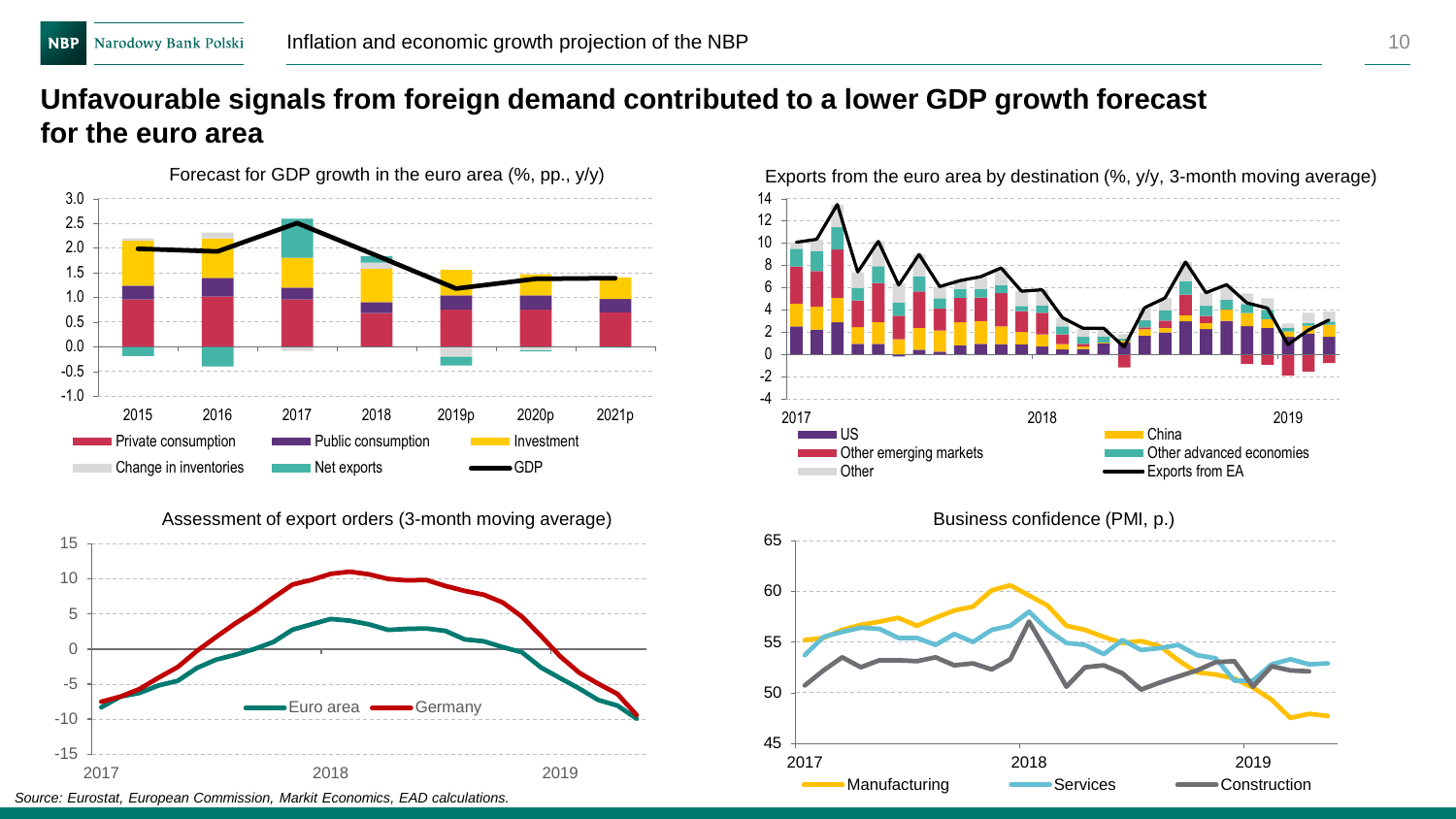### **Growth in the euro area is supported by domestic demand**



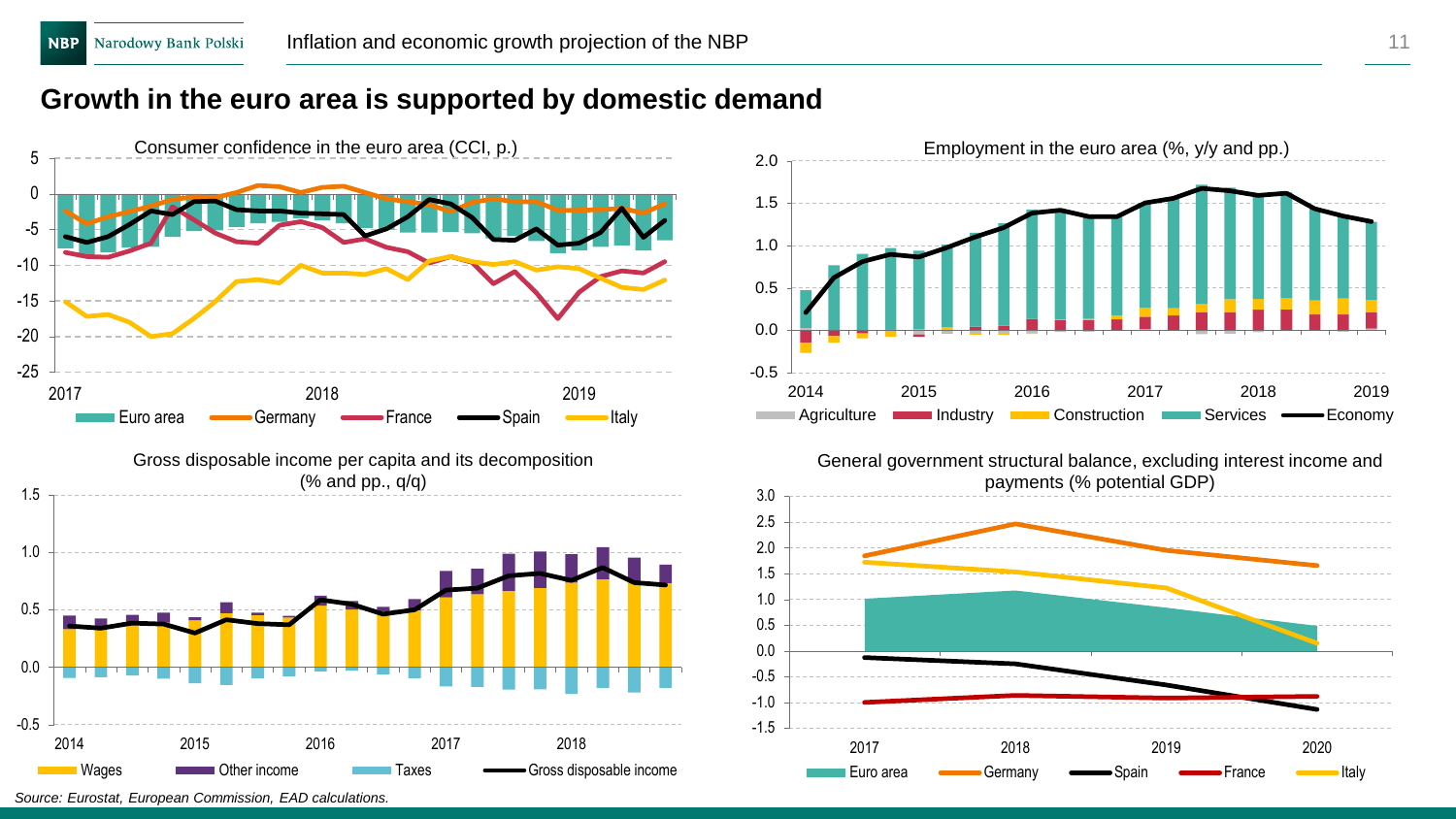### **Growth in the United States will gradually slow down**



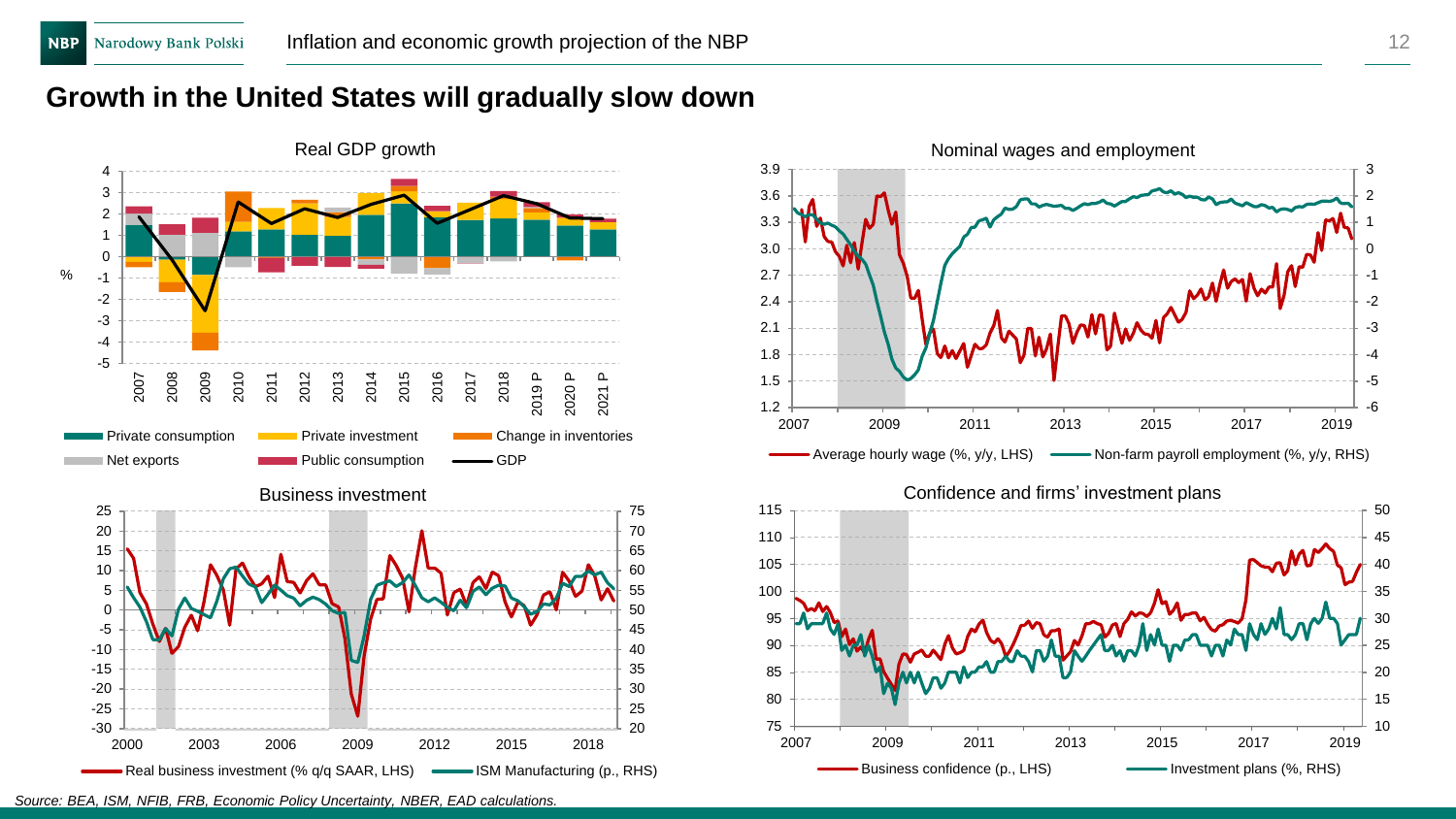### **Downside risk to gentle downward trajectory of GDP growth in China due to trade dispute with the US**

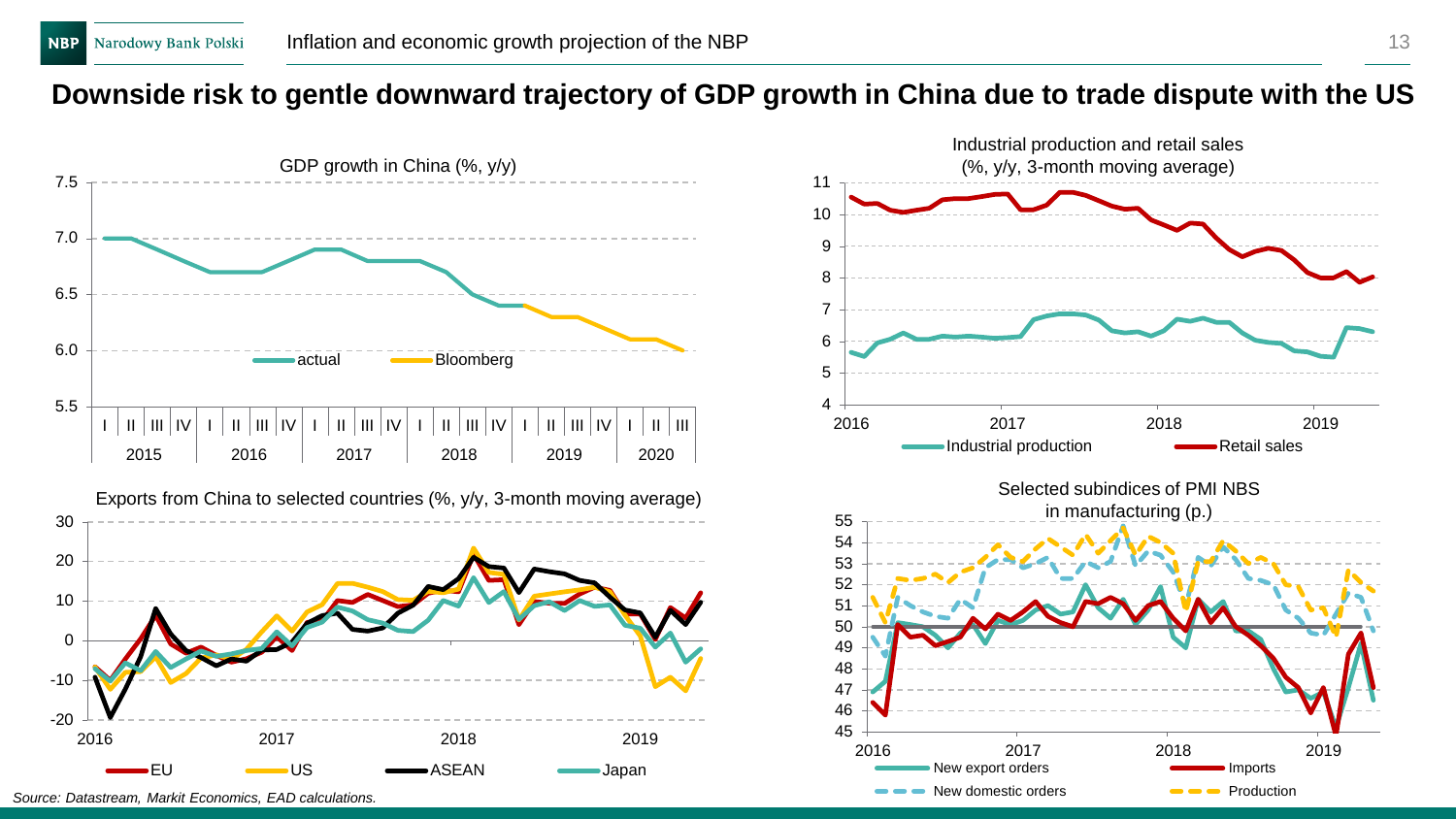#### Outline:

Changes between rounds

Projection 2019 – 2021

- Economic condtions abroad
- Polish economy
	- GDP
		- Consumption demand
		- Investment demand
		- Foreign trade
	- Inflation

**Uncertainty** 

## **Polish economy**

## **Gross domestic product**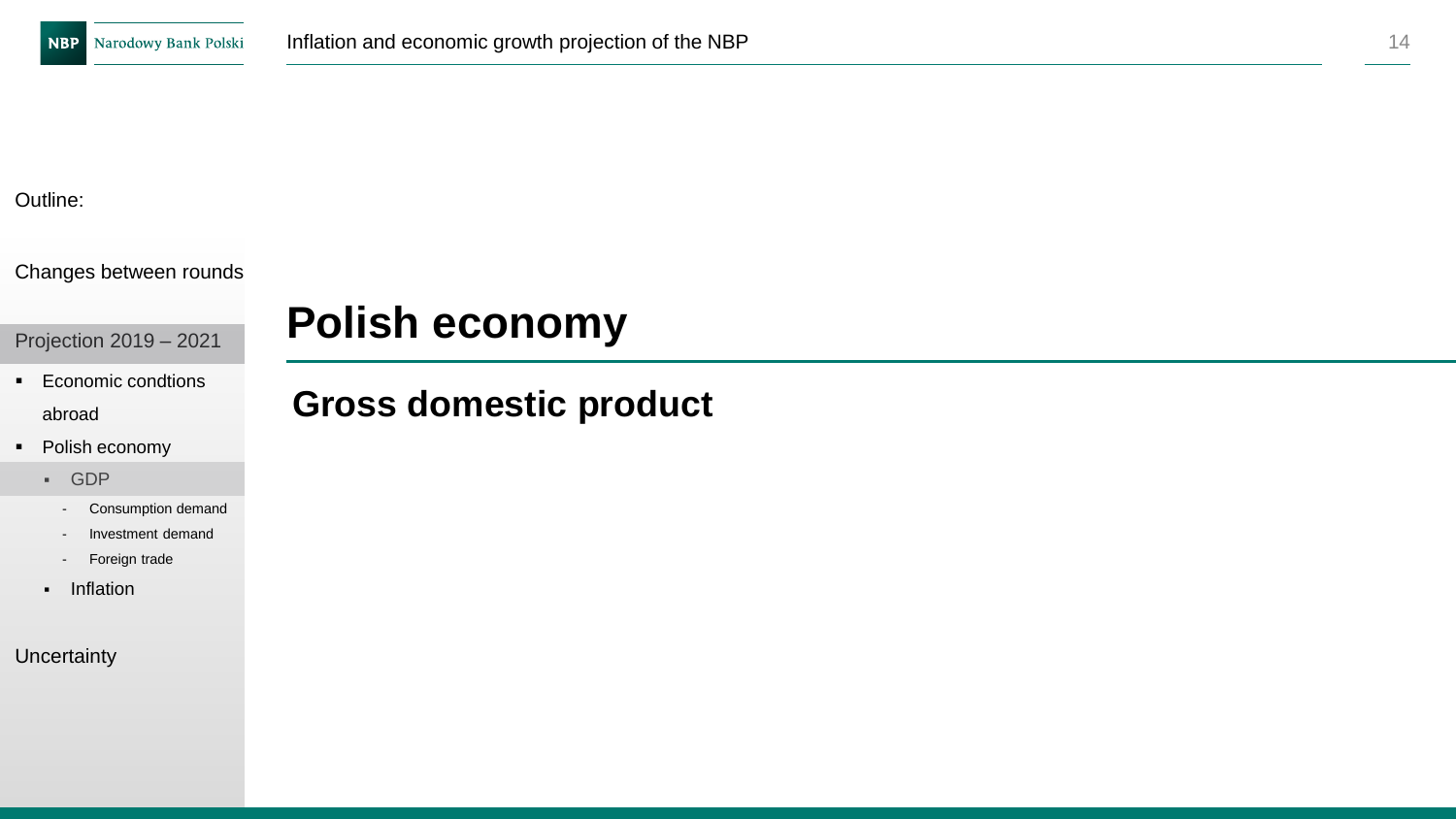### **Still high economic growth in 19Q1**

|                                          |     | 18q4  |      | 19q1  |
|------------------------------------------|-----|-------|------|-------|
| GDP $(y/y)$ $(\%)$                       | 4.9 | (4.9) | 4.7  | (4.2) |
| Domestic demand $(y/y)$ (%)              | 4.8 | (4.3) | 4.2  | (4.0) |
| Household consumption (y/y) (%)          | 4.2 | (4.2) | 3.9  | (4.1) |
| Public consumption $(y/y)$ (%)           | 4.7 | (4.6) | 6.4  | (4.4) |
| Gross fixed capital form. $(y/y)$ $(\%)$ | 8.2 | (6.9) | 12.6 | (5.9) |
| Exports $(y/y)$ $(\%)$                   | 7.9 | (7.2) | 5.9  | (5.3) |
| Imports $(y/y)$ $(\%)$                   | 7.8 | (6.1) | 5.0  | (4.9) |
| Net exports contribution (pp.)           | 0.3 | (0.7) | 0.7  | (0.3) |

Values from the March projection are given in brackets (19q1 seasonally adjusted). Indicators with values higher than in the March projection are marked green, and indicators with lower values are marked red.

*Source: GUS data, NBP calculations.*

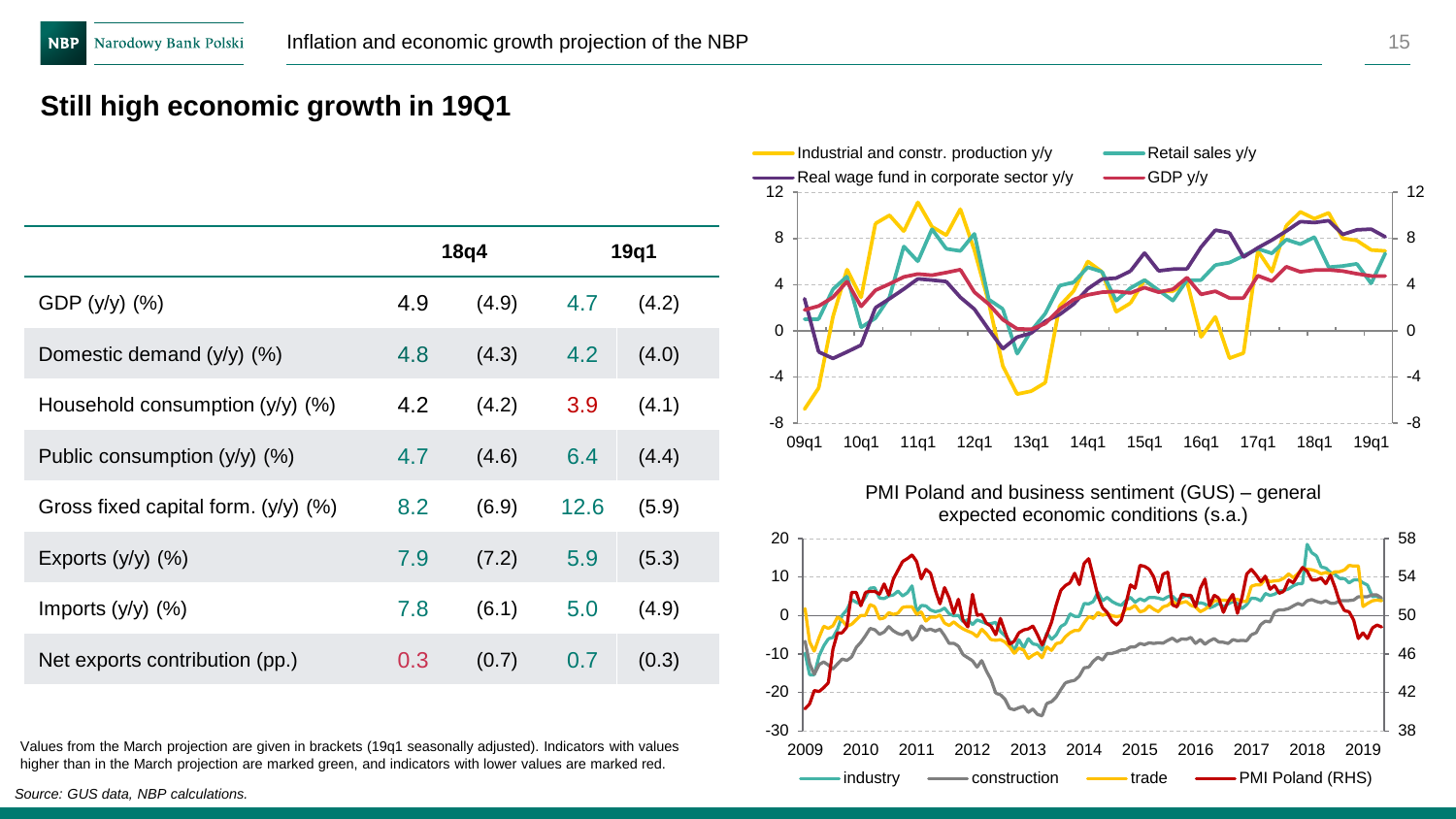### **… GDP growth will gradually moderate due to an ongoing lower economic activity in the euro area and a slowdown in EU funds absorption growth.**



- **Private consumption** as the main driver of GDP growth in projection horizon.
- Significant acceleration of **private investment** in 2019 high growth rate of business investment, accompanied by still relatively strong demand for housing.
- Weakening of **gross fixed capital formation** growth in 2020-2021.
- Slightly negative **net exports' contribution** over the projection horizon.

| y/y, % | 2018 | 2019 | 2020 | 2021 |
|--------|------|------|------|------|
| GDP    | 5.1  | 4.5  | 4.0  | 3.5  |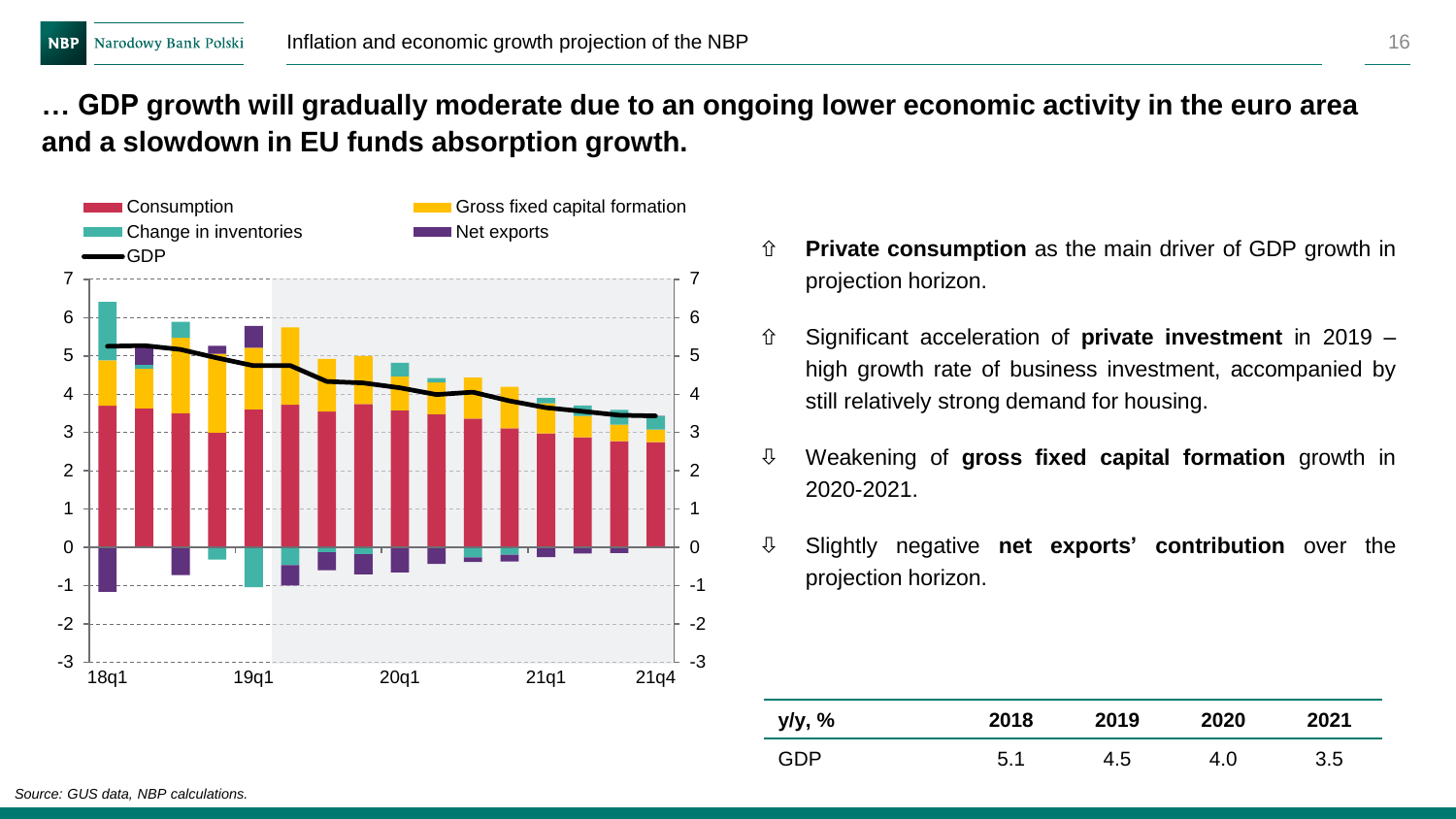#### Outline:

#### Changes between rounds

Projection 2019 – 2021

- Economic condtions abroad
- Polish economy
	- GDP
		- Consumption demand
		- Investment demand
		- Foreign trade
	- Inflation

#### **Uncertainty**

## **Consumption demand**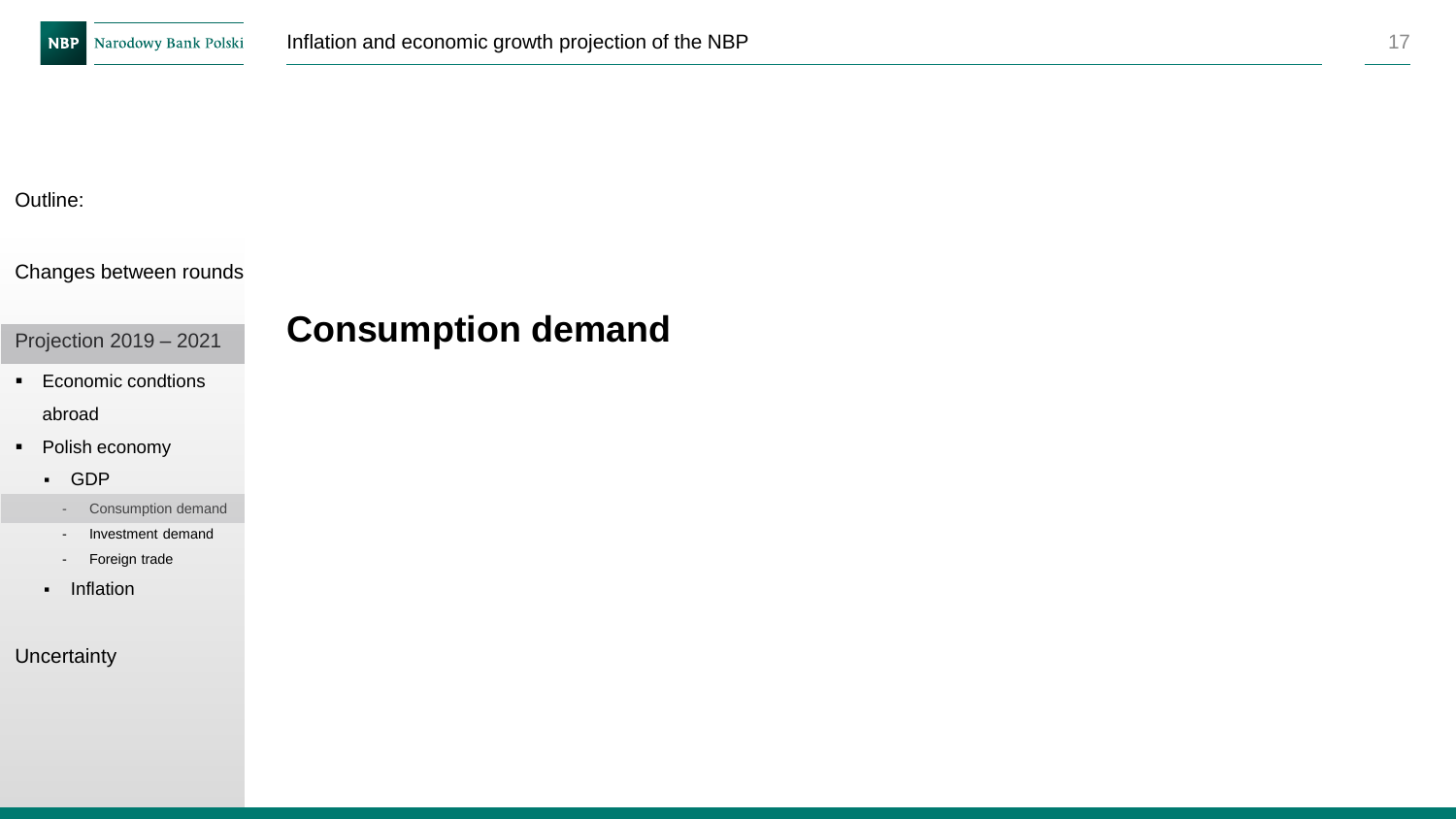### **Consumptiom demand remains the main driver of GDP growth over the projection horizon**



#### **Private consumption:**

- $\hat{U}$  Spread-out impact of already introduced or planned fiscal changes significantly increasing expenditures on social benefits and lowering tax burden.
- $\hat{U}$  Favourable, from the point of view of employees, labour market conditions.
- Low interest rates facilitate financing consumption through borrowing.

In the longer term:

- $\sqrt{10}$  Weakening of wage growth in 2020-2021.
- $\theta$  Gradual fading-out of the fiscal stimulus in 2021.

#### **Public consumption:**

- $\hat{v}$  2019 Budget Act increase in wages in the budget sector and selected professional groups (i.a. teachers, academic teachers and employees of uniformed services).
- $\hat{U}$  Approved by the government, an average annual increase in wages in the budget sector of 6% in 2020.
- $\updownarrow$  Lack of detailed information on the public consumption expenditure in 2021.

| y/y, %                | 2018 | 2019 | 2020 | 2021 |
|-----------------------|------|------|------|------|
| Household consumption | 4.5  | 4.4  | 4.4  | 3.8  |
| Public consumption    | 4.7  | 5.4  | 4.4  | 3.4  |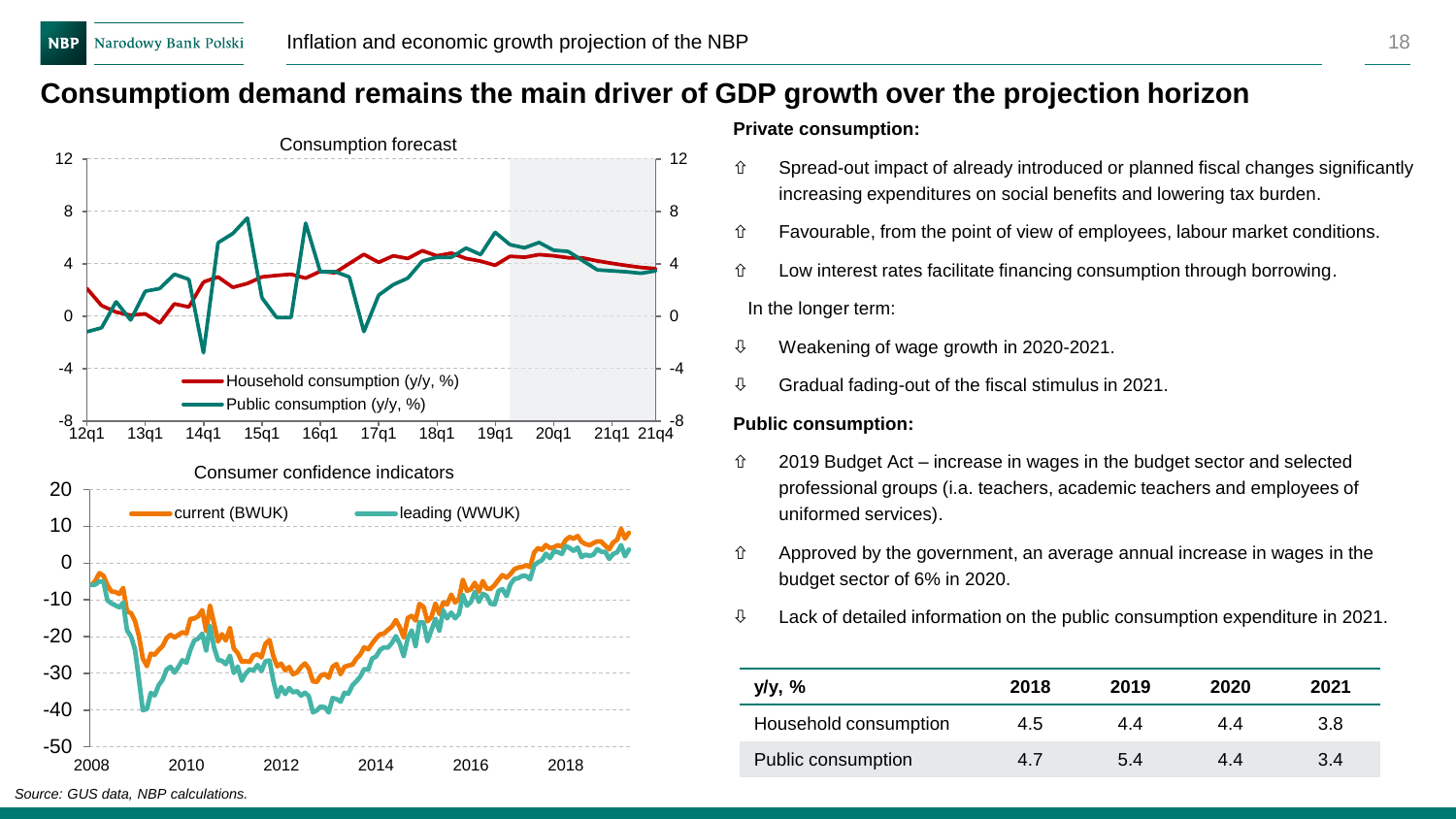### **Very good financial situation of households. Gradual decline in disposable income growth in 2020-2021.**

|                                | 18q4 |        | 19q1   |        |
|--------------------------------|------|--------|--------|--------|
| ULC $(y/y, %)$                 | 2.8  | (3.3)  | 1.9    | (3.5)  |
| Labour productivity $(y/y, %)$ | 4.9  | (3.9)  | 5.2    | (3.6)  |
| Gross wages $(y/y, %)$         | 7.7  | (7.3)  | 7.1    | (7.3)  |
| Employment LFS $(y/y, %)$      | 0.0  | (0.9)  | $-0.4$ | (0.6)  |
| Unemployment rate LFS (%)      | 3.8  | (3.6)  | 3.8    | (3.5)  |
| Participation rate (%)         | 56.2 | (56.4) | 56.3   | (56.6) |

Values from the March projection are given in brackets (seasonally adjusted). Indicators with values higher than in the March projection are marked green, whereas indicators with lower values are marked red.





*Source: GUS data, NBP calculations.*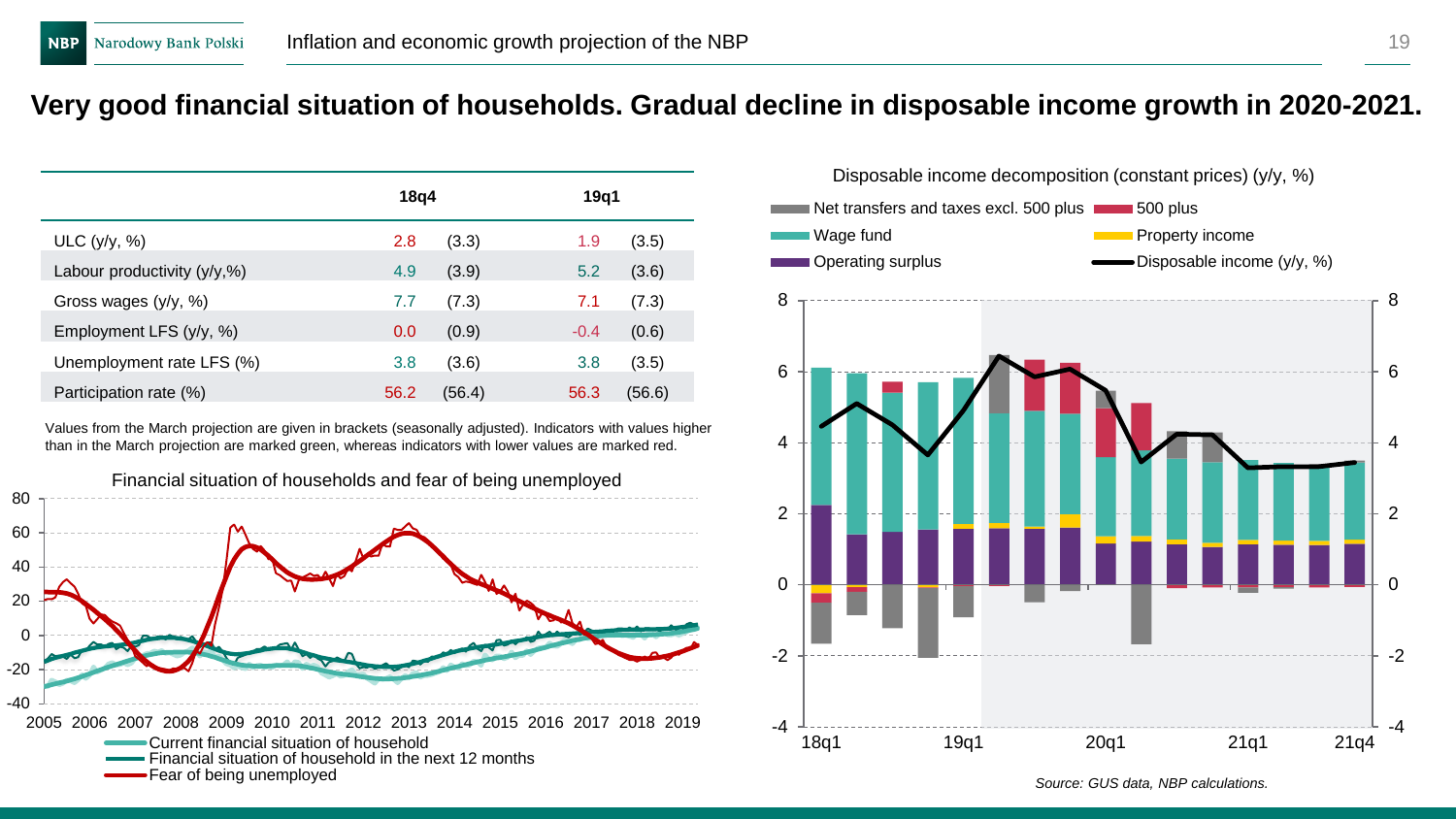### **Unemployment rate remains low – currently also due to negative demographic factors**

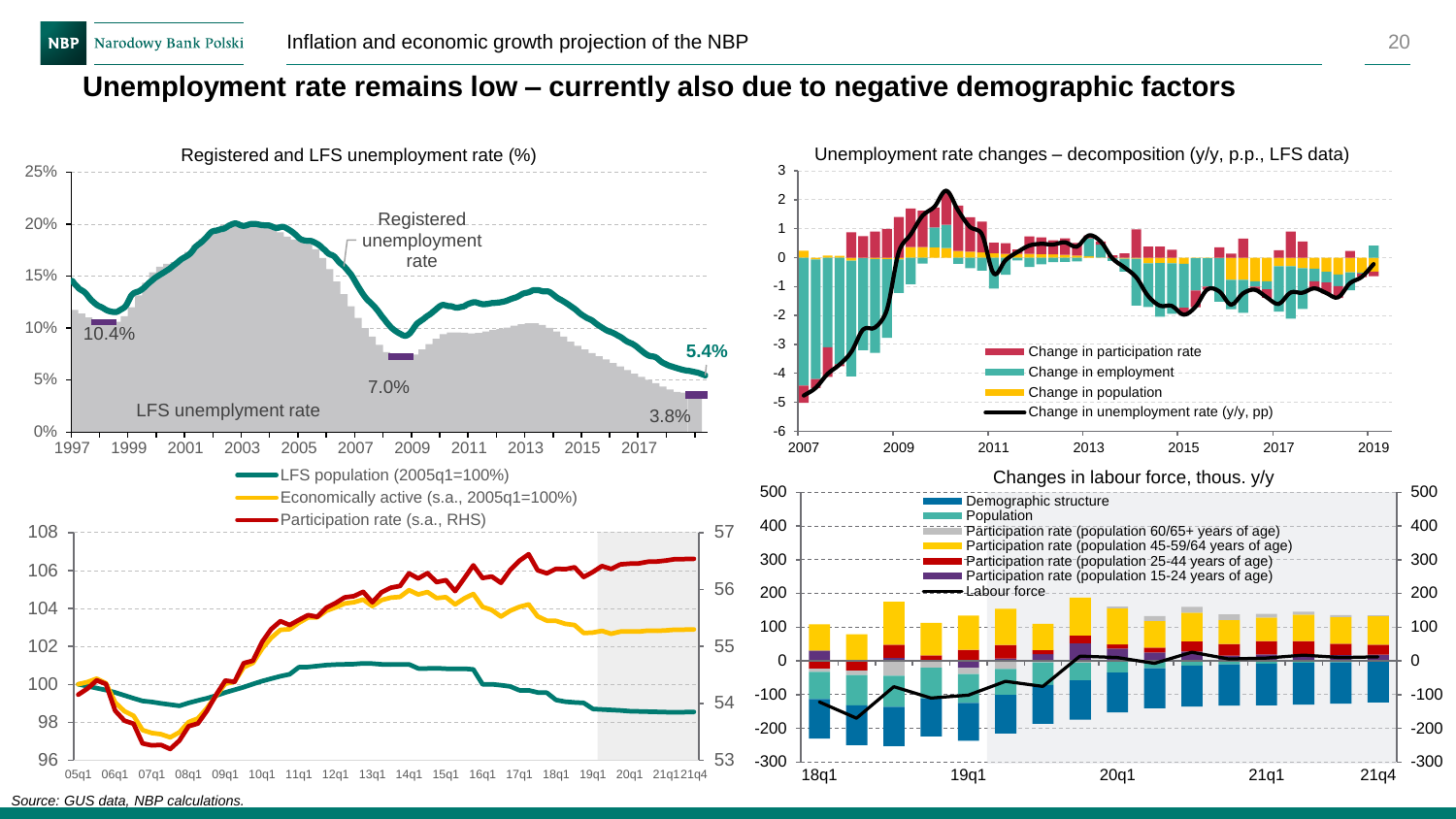### **Supply constraints translate into lower employment growth**

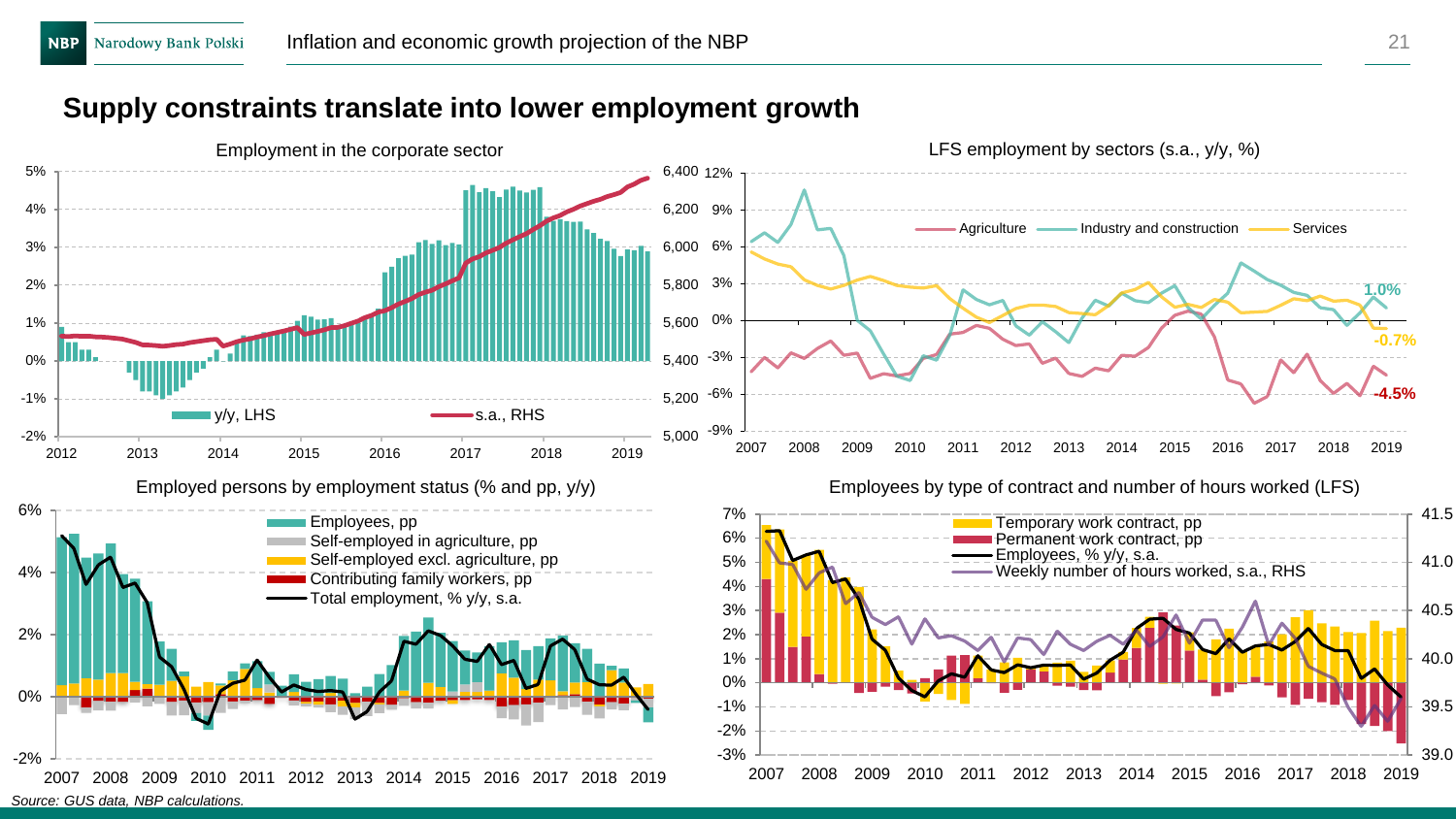### **Labour demand stabilised at a high level**



*Source: GUS data, NBP Quick Monitoring, NBP Annual Survey, NBP calculations.*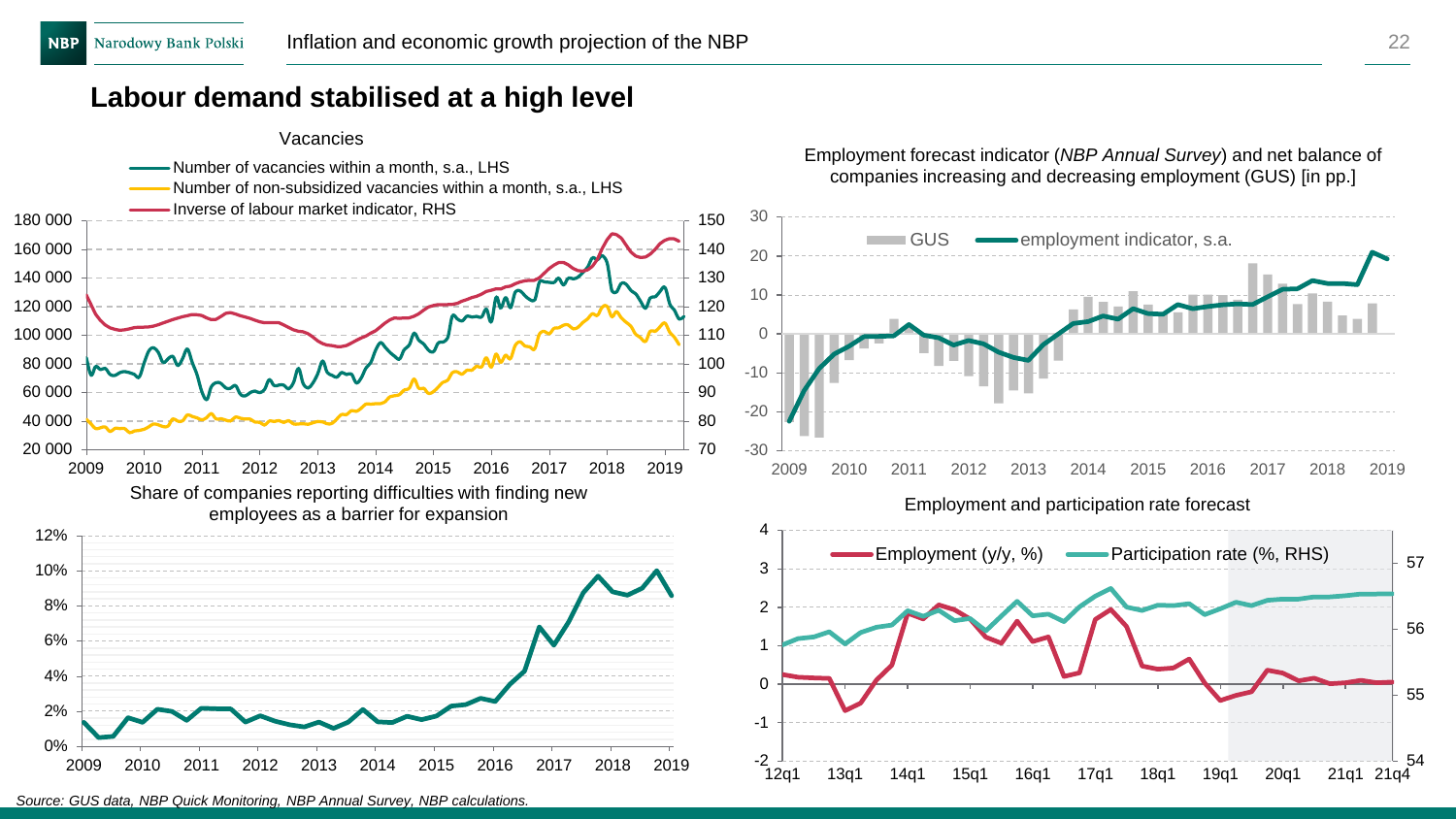### **Wage growth will decline over the projection horizon**

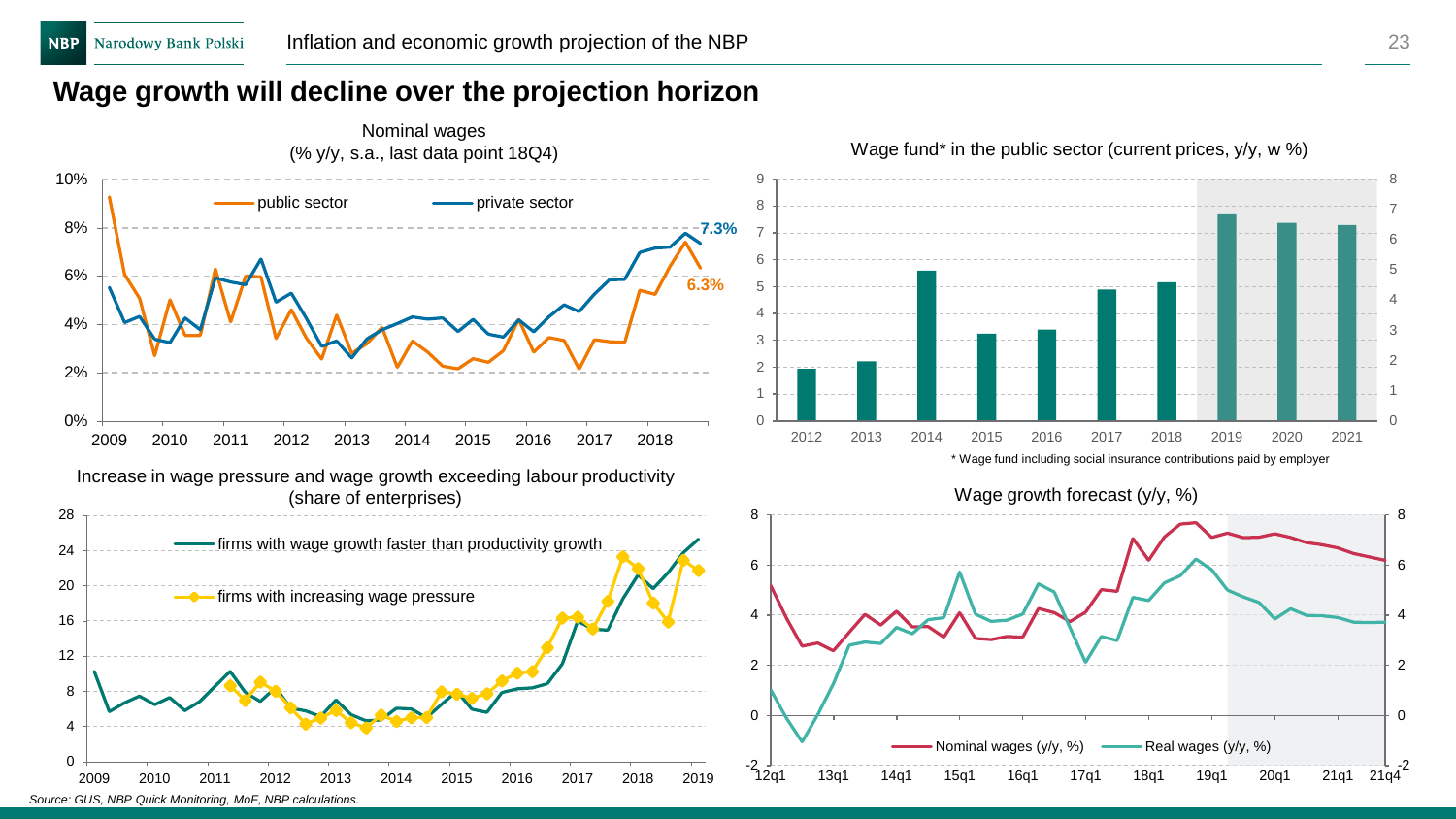**Investment demand**

#### Outline:

#### Changes between rounds

Projection 2019 – 2021

- Economic condtions abroad
- Polish economy
	- GDP
		- Consumption demand
		- Investment demand
		- Foreign trade
	- Inflation

#### **Uncertainty**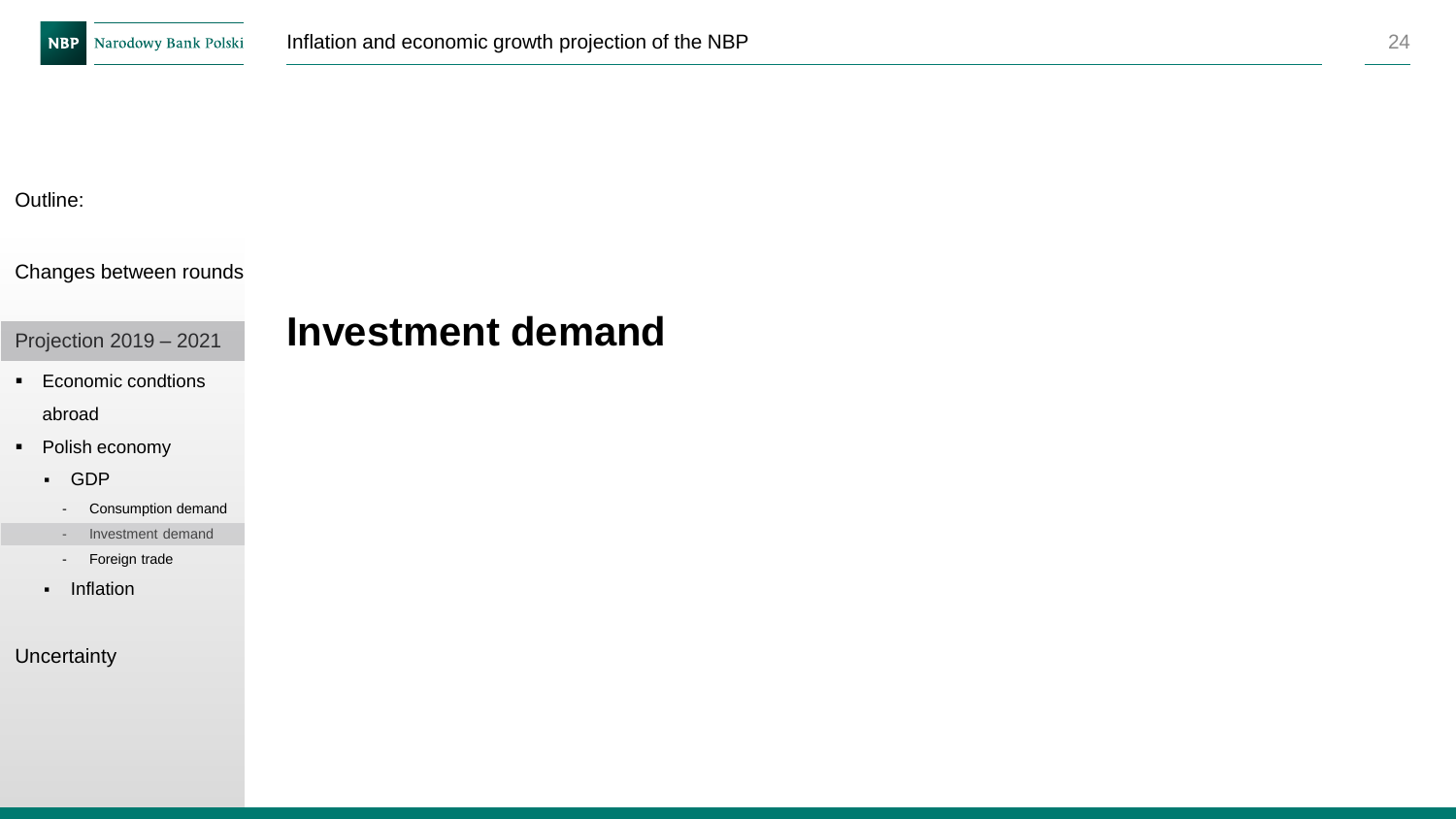### **Marked acceleration of private investment in 2019, accompanied by lower public investment growth**



#### **Public investment:**

- Still positive, but lower than last year, growth in EU funds absorption in 2019.
- $\sqrt{0}$  Decrease in EU funds absorption in 2020-2021.

#### **Private investment:**

- Currently favorable demand conditions.
- $\hat{U}$  High level of capacity utilisation, accompanied by a low investment rate.
- Low interest rates.
- Good financial situation of households.
- $\hat{U}$  Difficulties with finding employees.
- $\downarrow$  Delayed effects of a slowdown in foreign demand growth.
- $\theta$  Decreasing contribution of EU funds absorption for the private sector.
- $\mathbb U$  Gradual reduction in housing expenditure growth.

| y/y, %                        | 2018 | 2019 | 2020 | 2021 |
|-------------------------------|------|------|------|------|
| Gross fixed capital formation | 8.7  | 8.6  | 4.8  | 2.6  |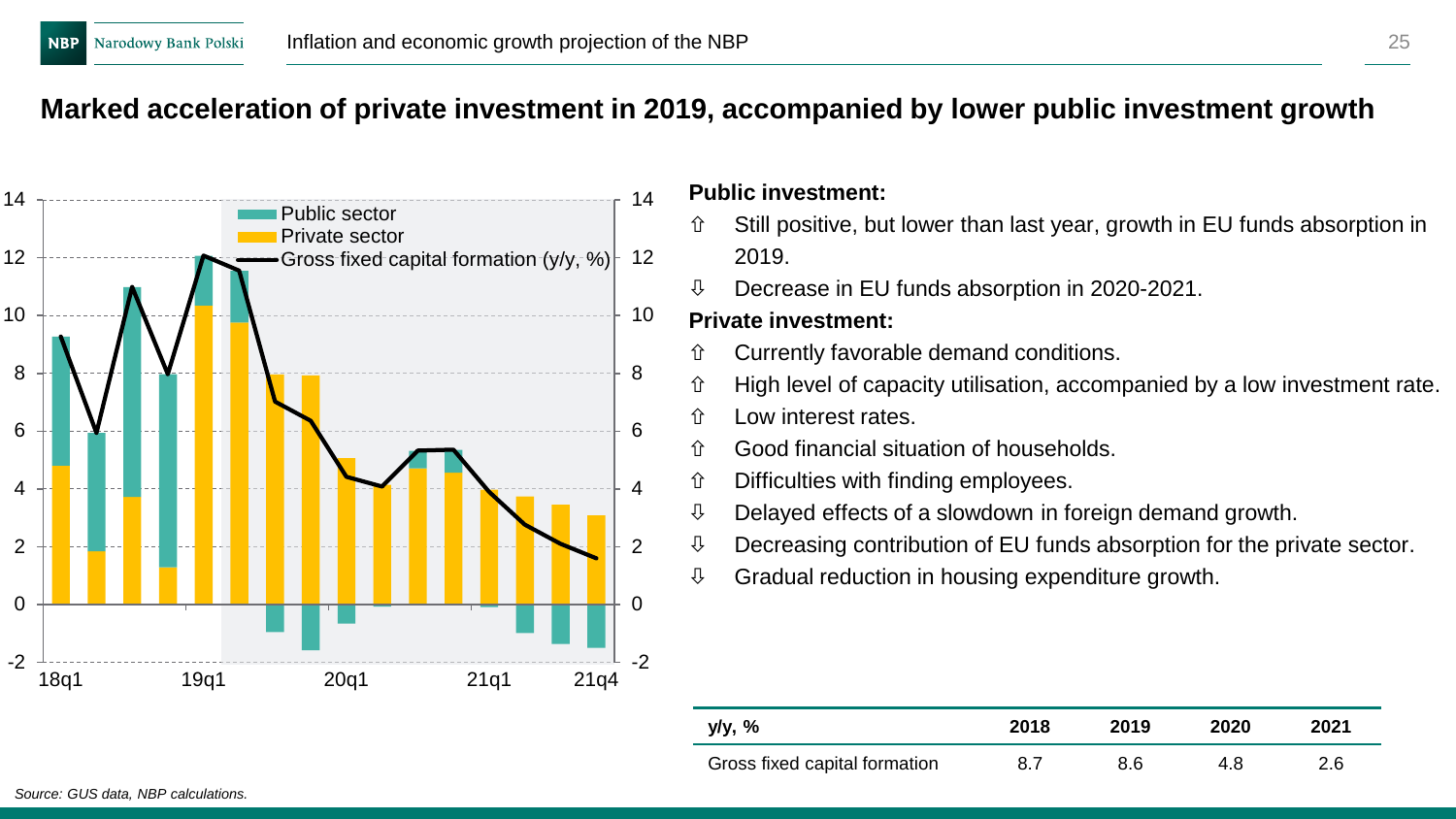### **Public investments growth, including those financed with EU funds, will decline, mainly due to local governments**





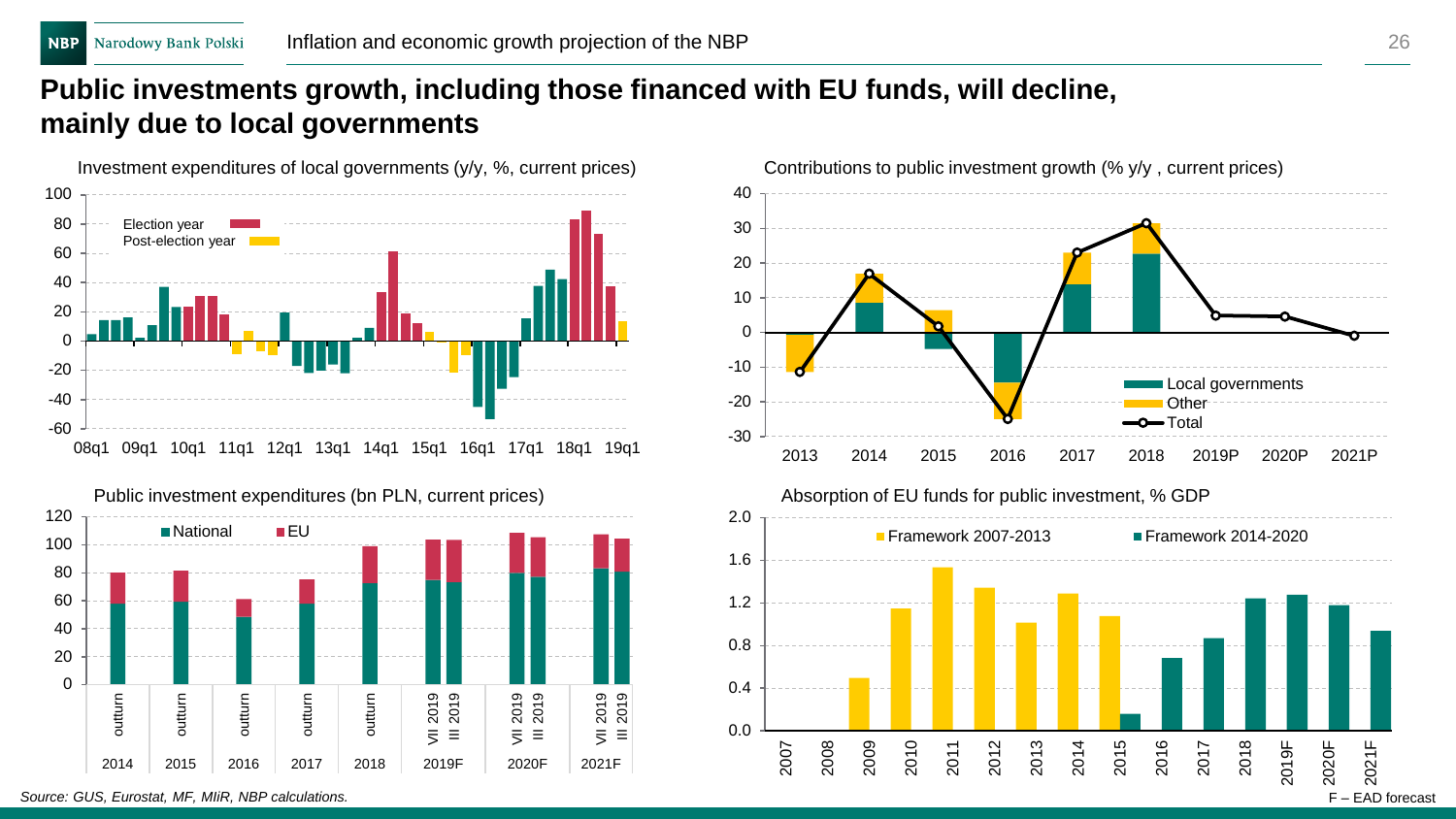### **Expected increase in business investment growth in 2019, and then its gruadual decline**



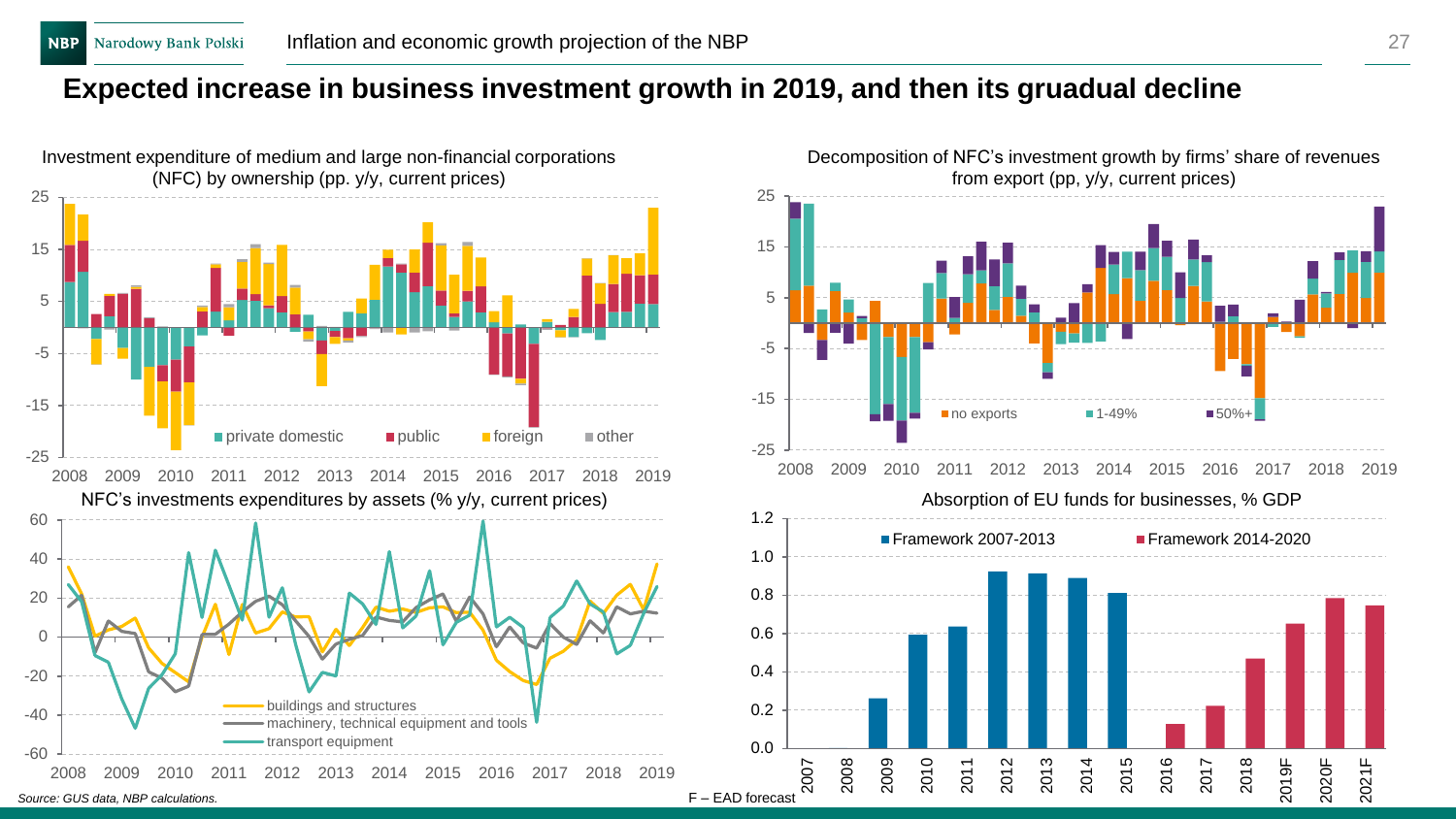**Foreign trade**

#### Outline:

#### Changes between rounds

### Projection 2019 – 2021

- Economic condtions abroad
- Polish economy
	- GDP
		- Consumption demand
		- Investment demand
		- Foreign trade
	- Inflation

#### **Uncertainty**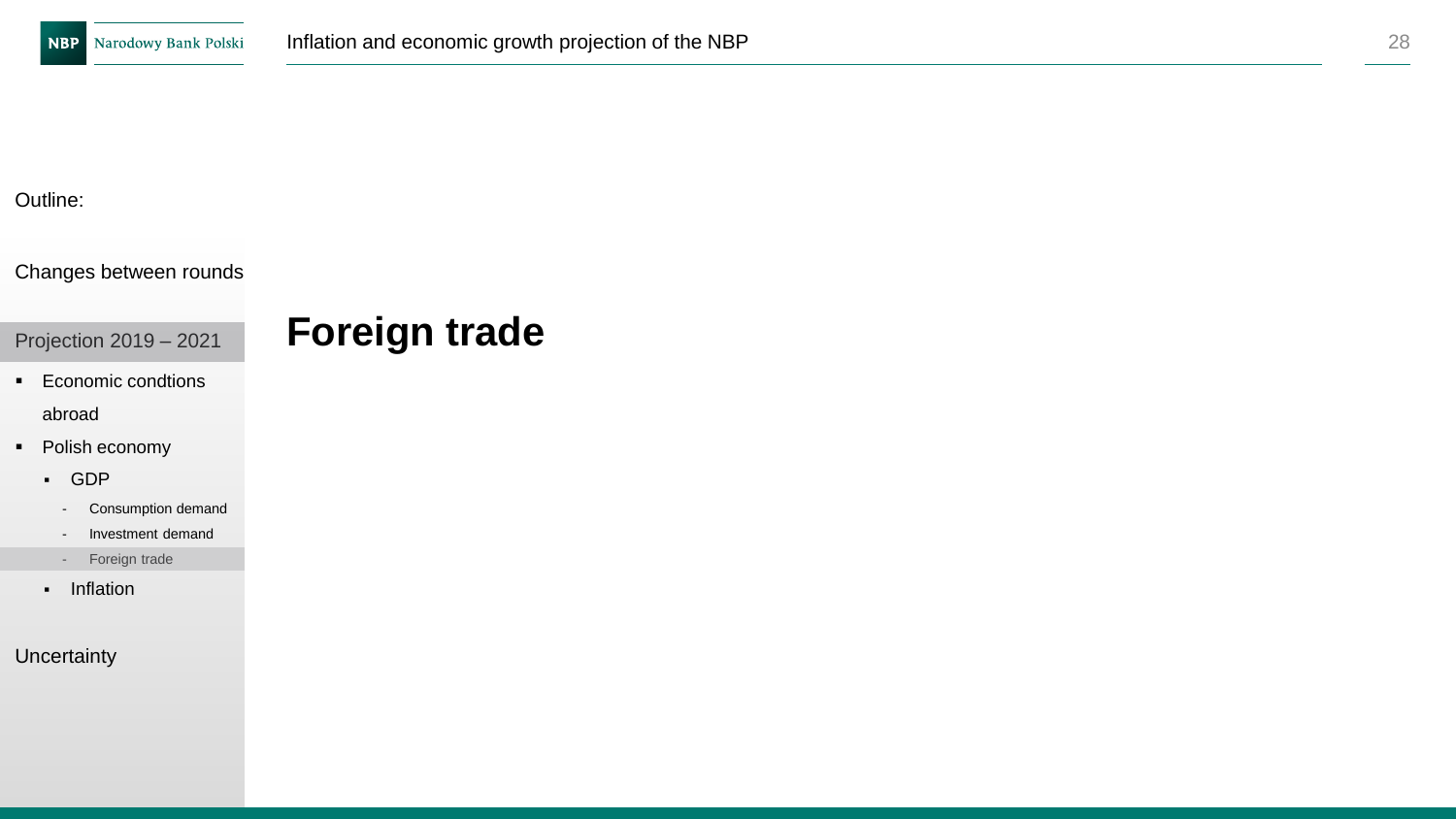### **Relatively high net exports' contribution to growth in 19Q1 despite an ongoing slowdown in the euro area**



#### **Net exports**:

- $\hat{U}$  Still relatively high competitiveness of the Polish economy.
- $\hat{U}$  High share of consumption goods in Polish exports, compared to other countries in the region.
- $\mathbb U$  Slowdown in global trade and weaker economic growth in the euro area in 2019-2021.
- $\&$  Continued high domestic demand growth.

| y/y pp                                | 2018   | 2019   | 2020   | 2021   |
|---------------------------------------|--------|--------|--------|--------|
| Net exports<br>contribution to growth | $-0.2$ | $-0.2$ | $-0.3$ | $-0.1$ |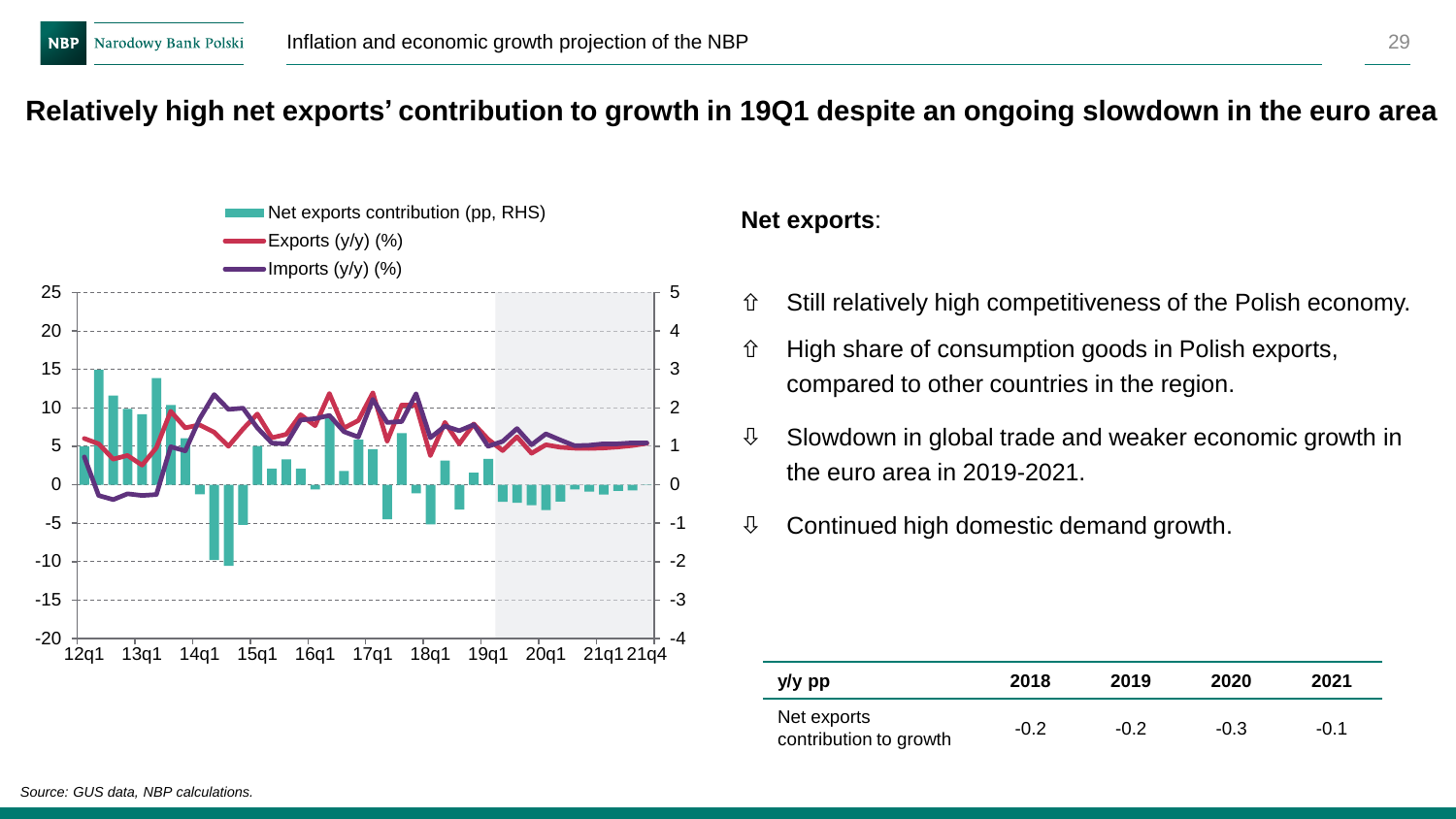### **Structural conditions of the Polish exports cushioned a slowdown in global trade**



Share of consumption and investment final demand in the exported value added in 2014 (%)

- Consumption demand exhibits lower sensitivity to business cycle than investment demand higher share of consumption in exports may be considered a structural condition, partly mitigating weakening in global trade.
- Price and cost competitiveness of the Polish economy remains high.

Hourly labour costs in the private sector and manufacturing in 2018 (EUR)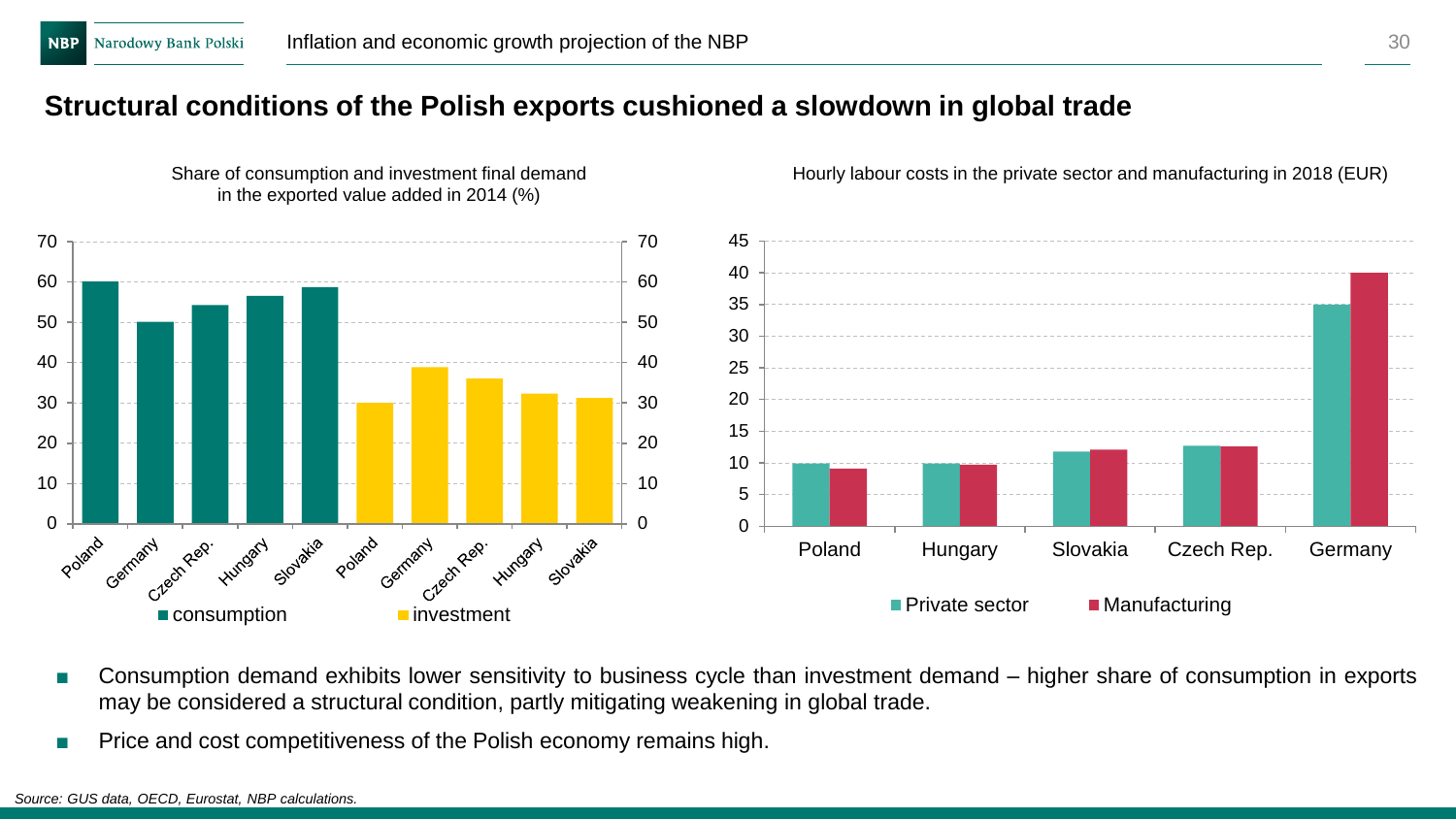### **Still high positive current and capital account balance in 2019 and its small decrease afterwards**





*Source: GUS data, NBP calculations.*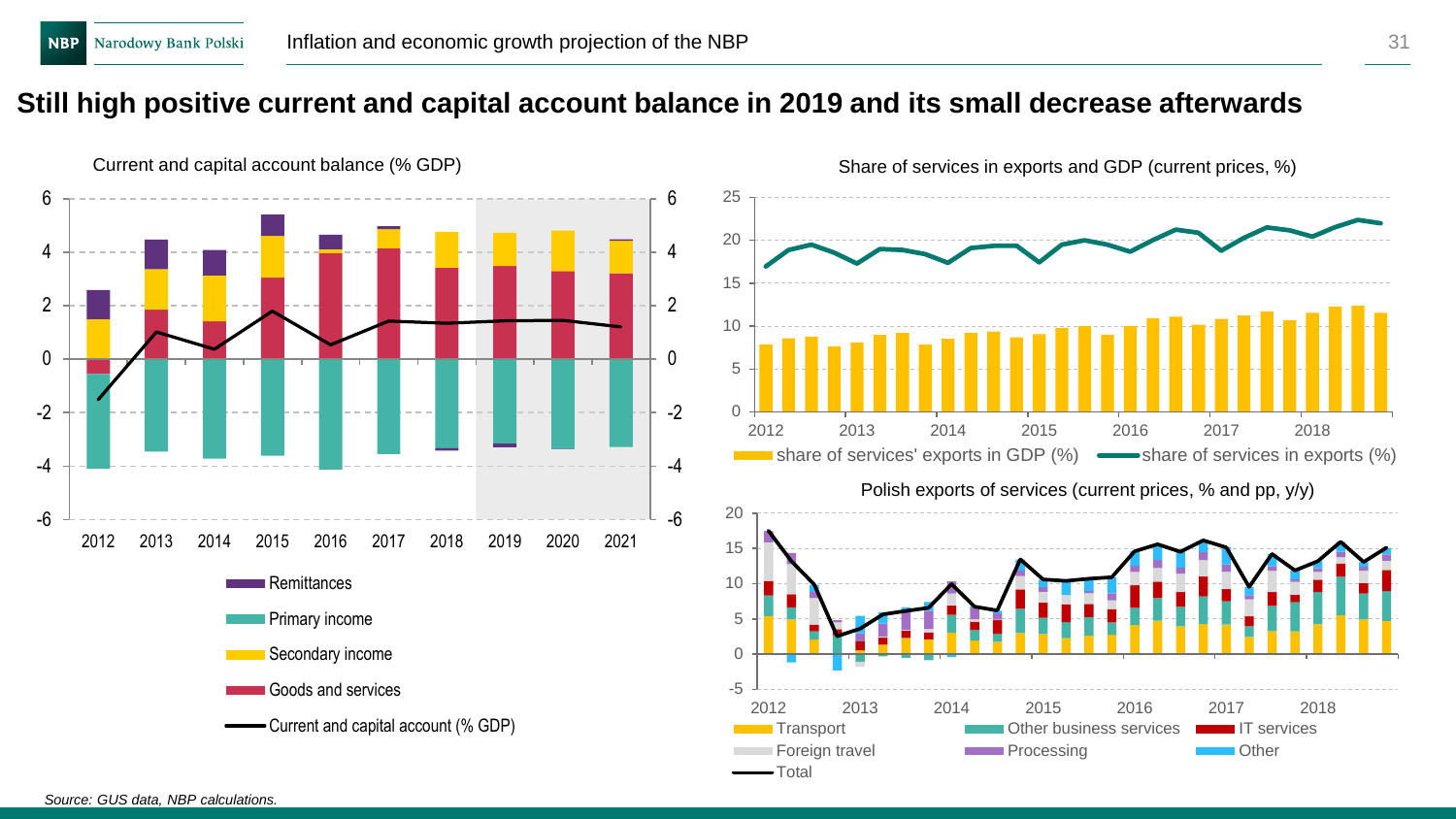#### Outline:

#### Changes between rounds

Projection 2019 – 2021

- Economic condtions abroad
- Polish economy
	- GDP
		- Consumption demand
		- Investment demand
		- Foreign trade
	- Inflation

#### **Uncertainty**

## **Polish economy**

## **Inflation**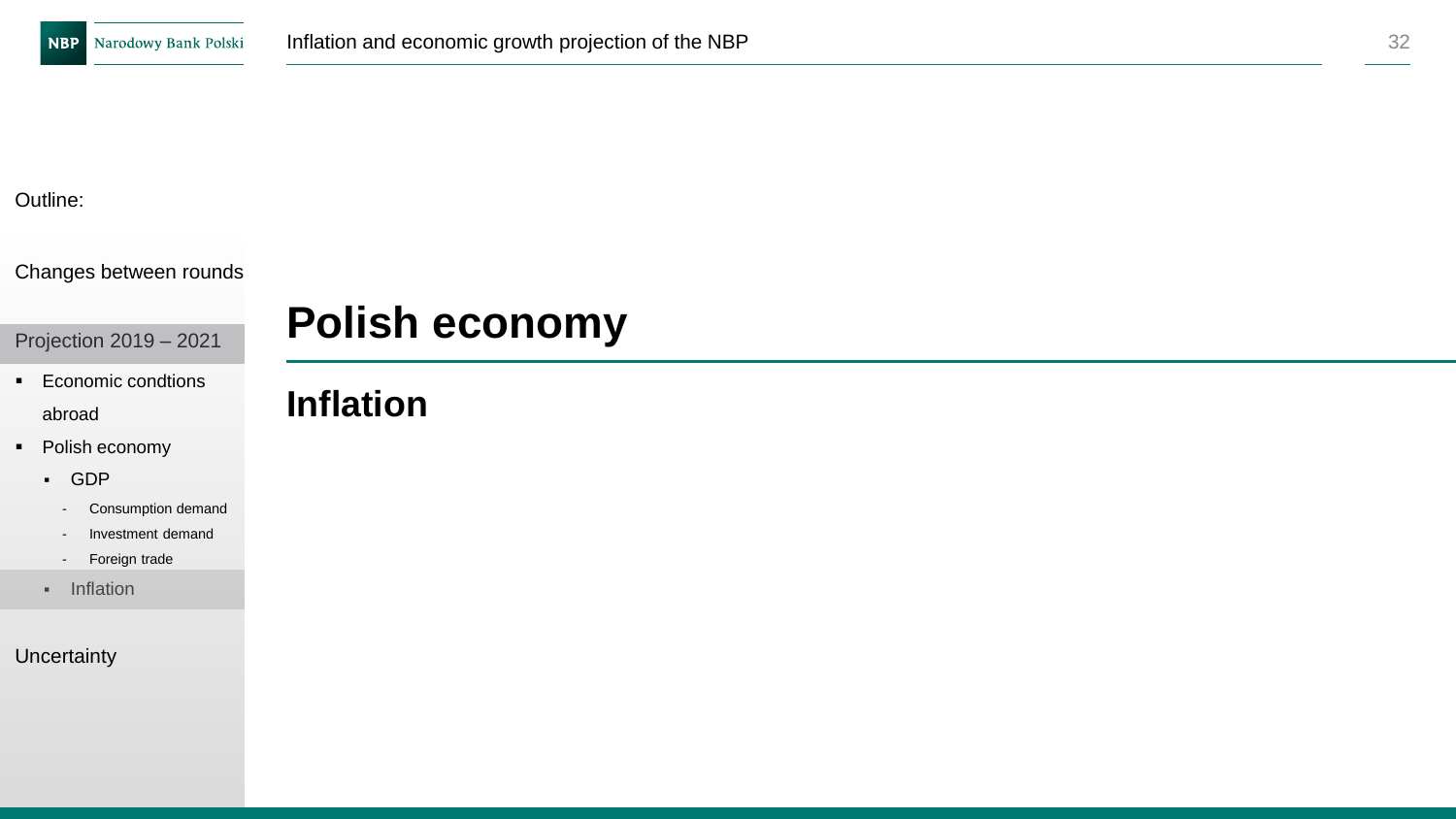### **Slight decrease in CPI inflation in 19Q1 due to lower energy prices inflation. Increase in core inflation, caused mainly by higher prices of services.**

| y/y, %         | 18q4 | 19q1             |               |
|----------------|------|------------------|---------------|
| CPI inflation  | 1.4  |                  | $1.2$ $(1.3)$ |
| Core inflation | 0.7  | 1.1 <sup>2</sup> | (1.2)         |
| Food prices    | 1.1  | 1.8              | (1.5)         |
| Energy prices  | 4.1  | 0.8              | (1.4)         |

Values from the March projection are given in brackets (seasonally adjusted).

Indicators with values higher than in the March projection are marked green, whereas indicators with lower values are marked red

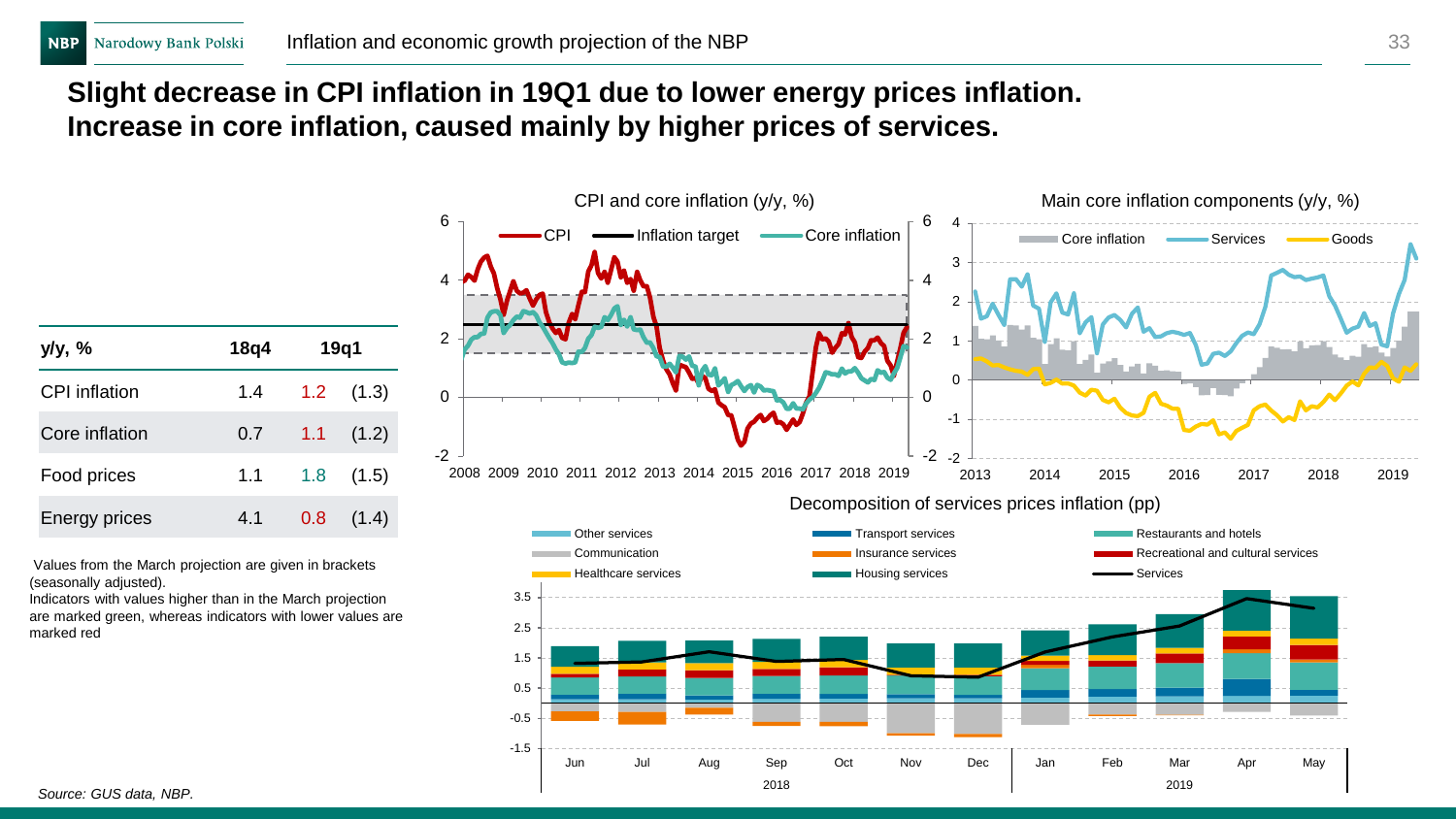### **CPI inflation will accelerate from last year's low level (of 1.6%), staying within a permissible fluctuation band of the inflation target over the projection horizon**



- Delayed effect of a current increase in cost pressure, stemming from the labour market, and in demand pressure.
- $\Leftrightarrow$  Stabilisation and decrease in cost and demand pressure over the  $\mathbb U$ longer projection horizon.
- $\downarrow$  Low inflation outside the Polish economy.
- $\psi$  Złoty appreciation.
- $\hat{U}$  Increase in meat and cold meats prices due to the ASF epidemic in China.
- $\updownarrow$  Low energy commodity prices.
- $\updownarrow$  Freezing of electricity prices for end-users in 2019 at the 2018 level, permanent reduction in excise duty and interim fee, and compensations paid to power companies in 2019.
- $\hat{U}$  Increase in electricity prices in 2020-2021 (phased effect of higher production costs due to an increase in coal and  $CO<sub>2</sub>$  emission allowances prices).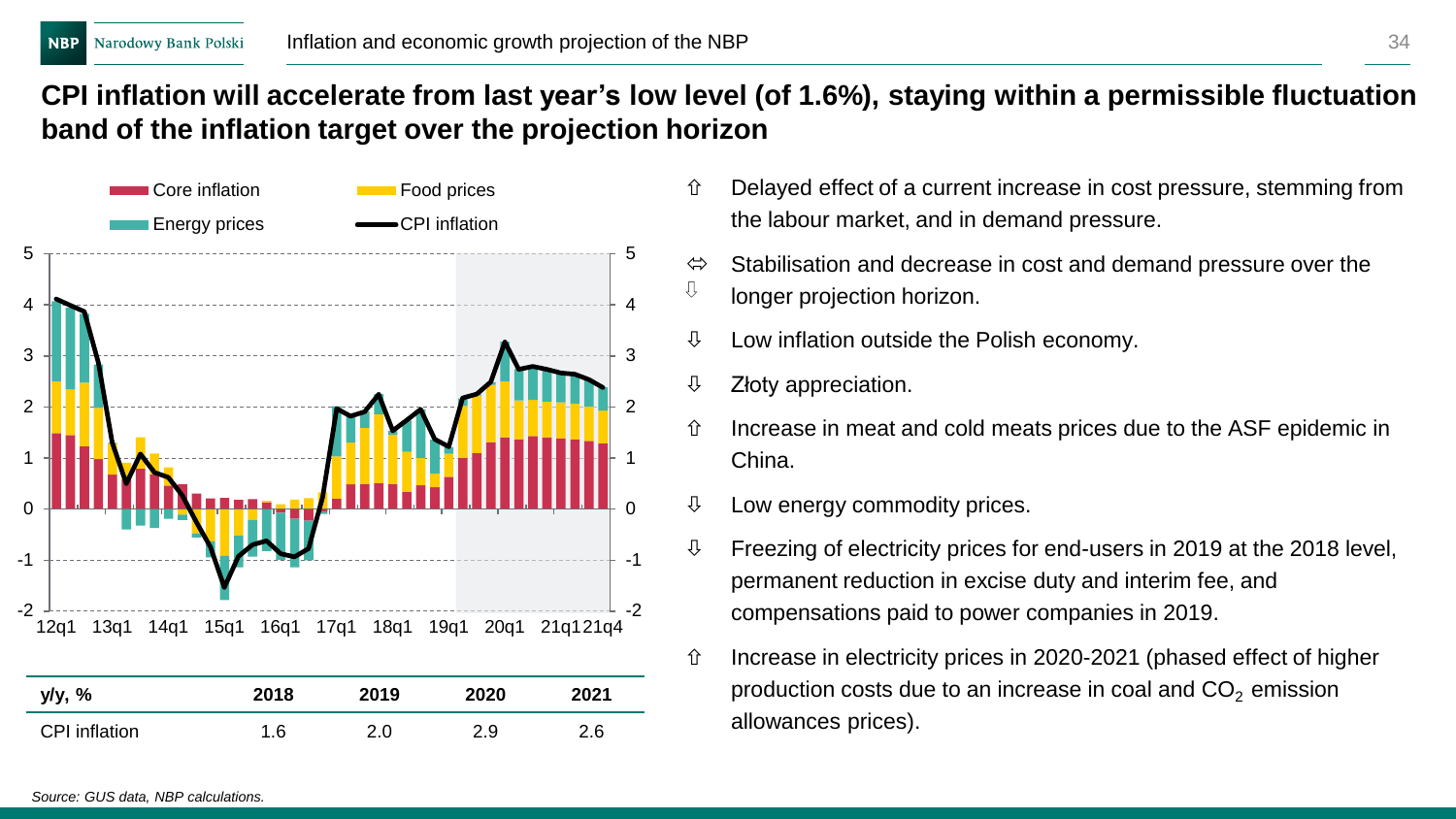### **Further increase in core inflation in the coming quarters due to rising labour costs and high demand**

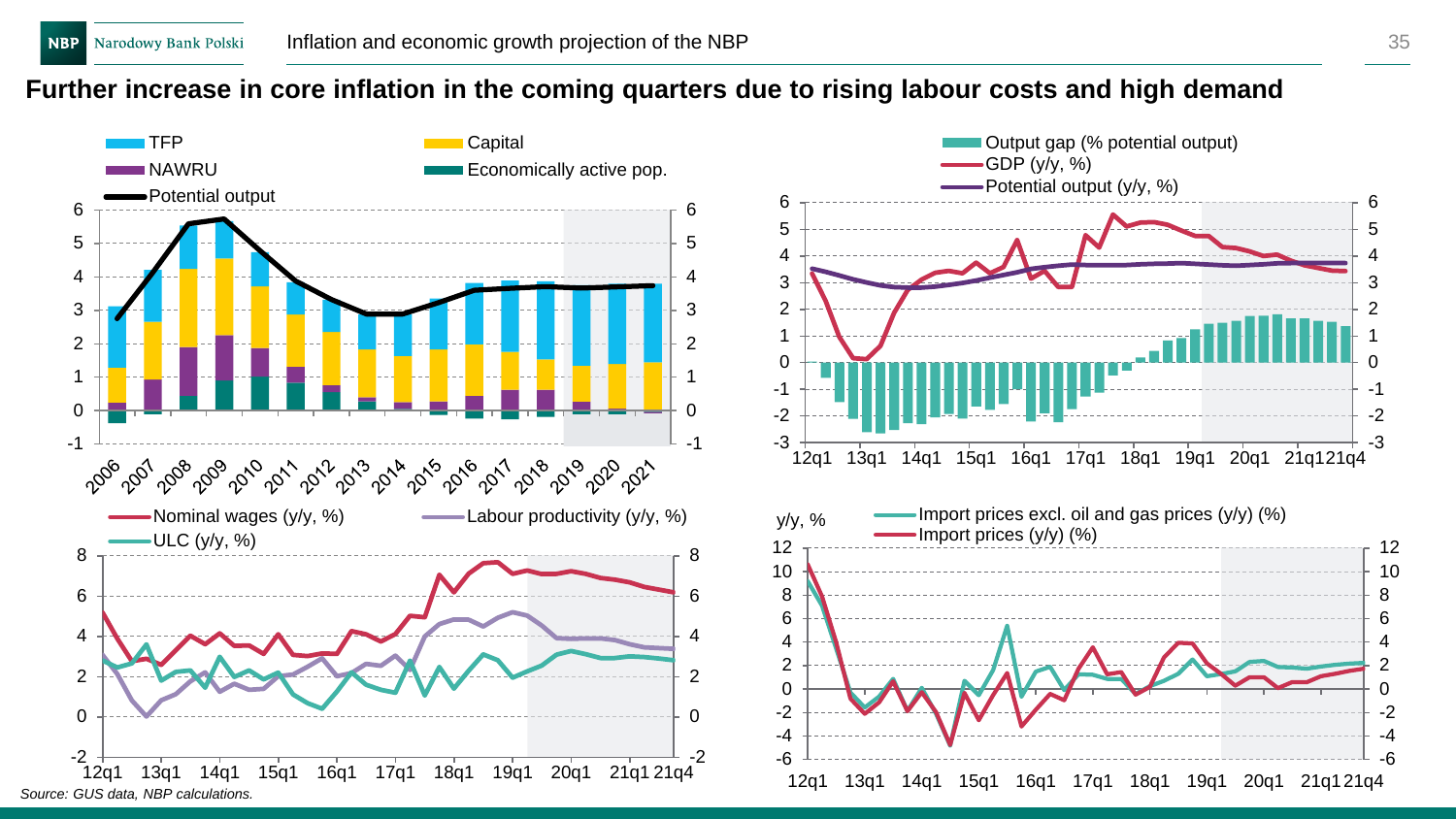### **Inflation outside the Polish economy will remain moderate**

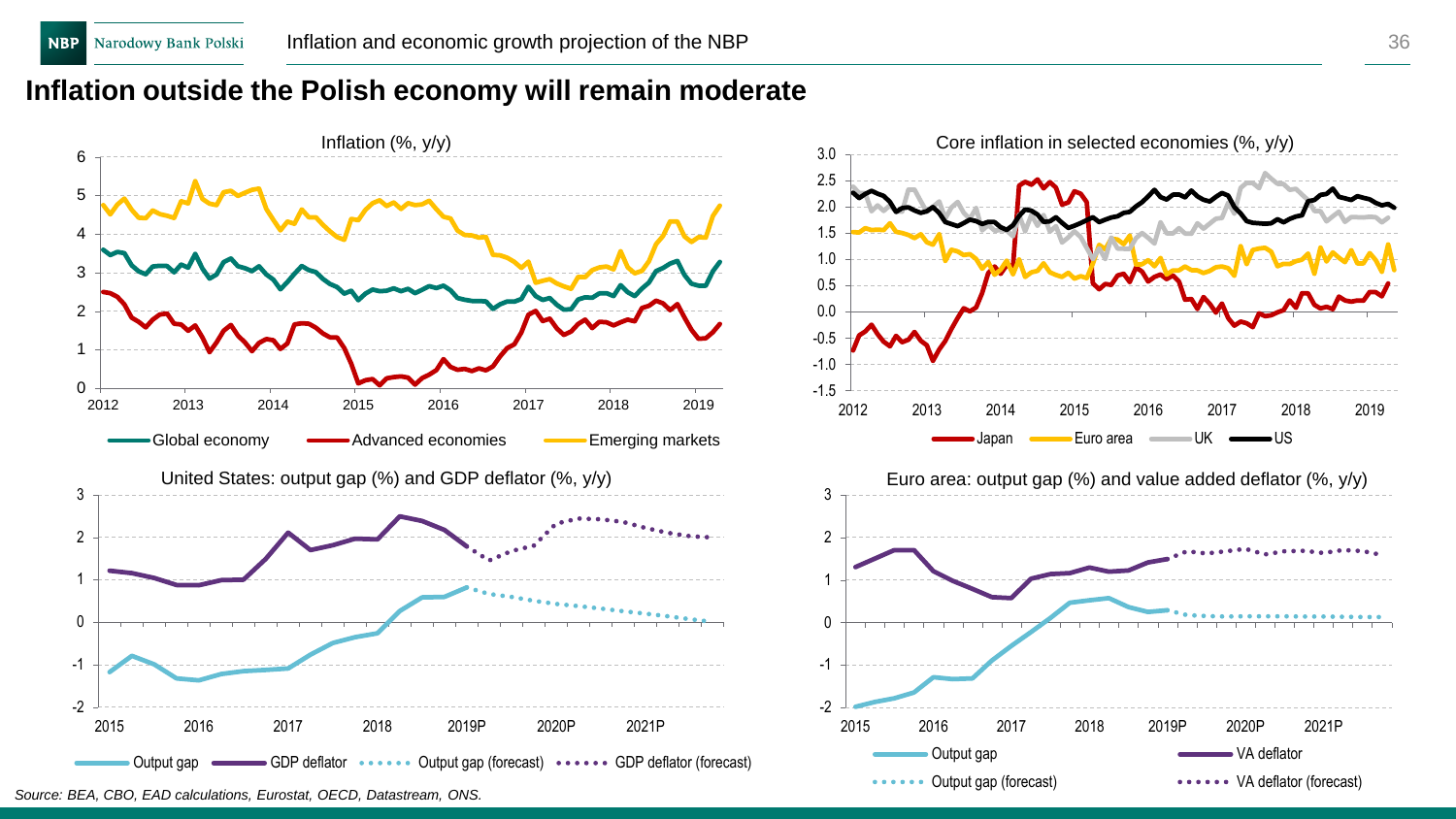### **After temporary increase in 19H1, oil price is expected to gradually decline due to increasing production in the US and weakening demand**





 $\blacksquare$  OPEC  $\blacksquare$  North America  $\blacksquare$  Eurasia  $\blacksquare$  South America  $\blacksquare$  Other non-OPEC countries

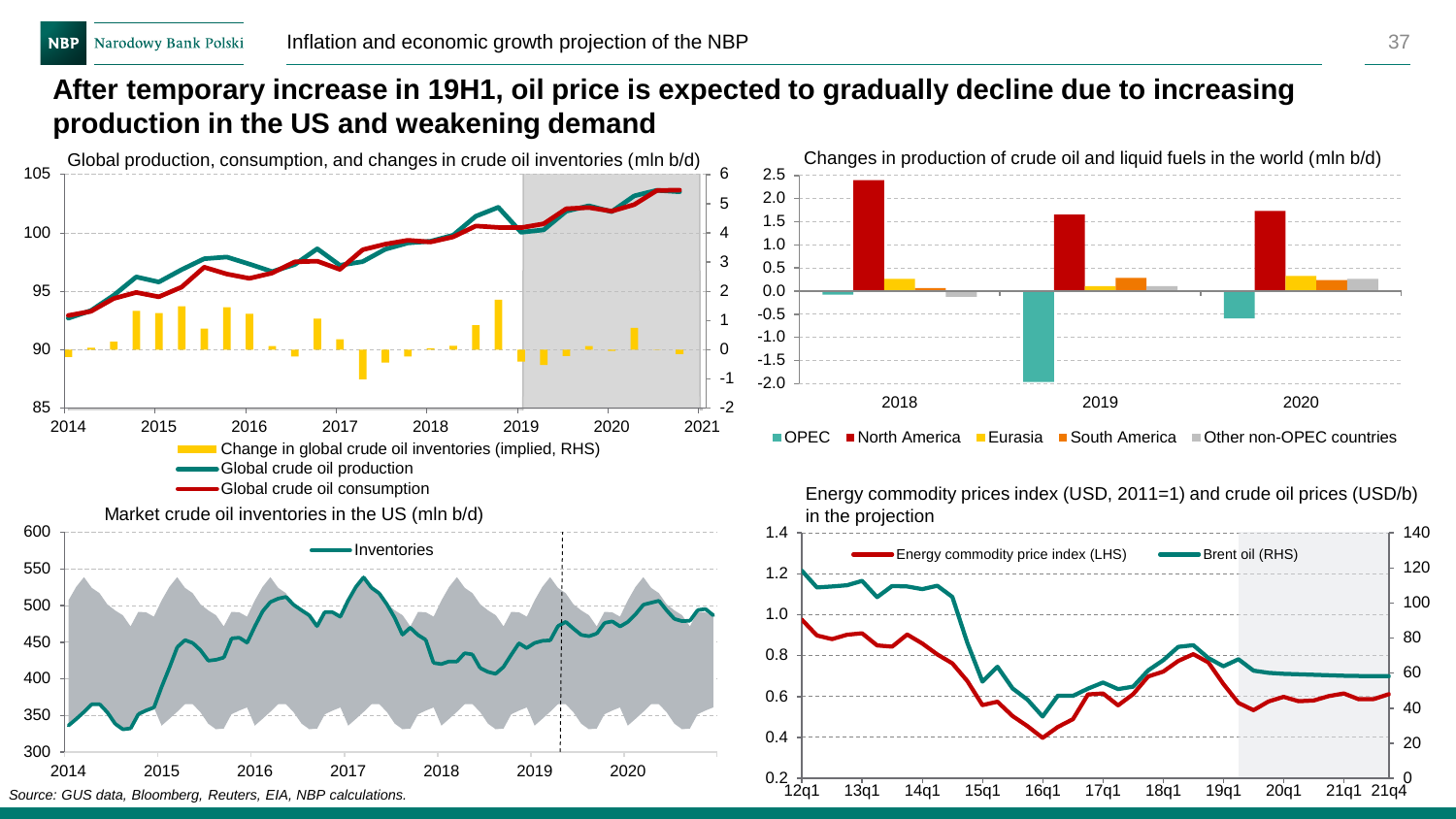### **Expected increase in meat and cold meats prices due to the ASF epidemic in China**



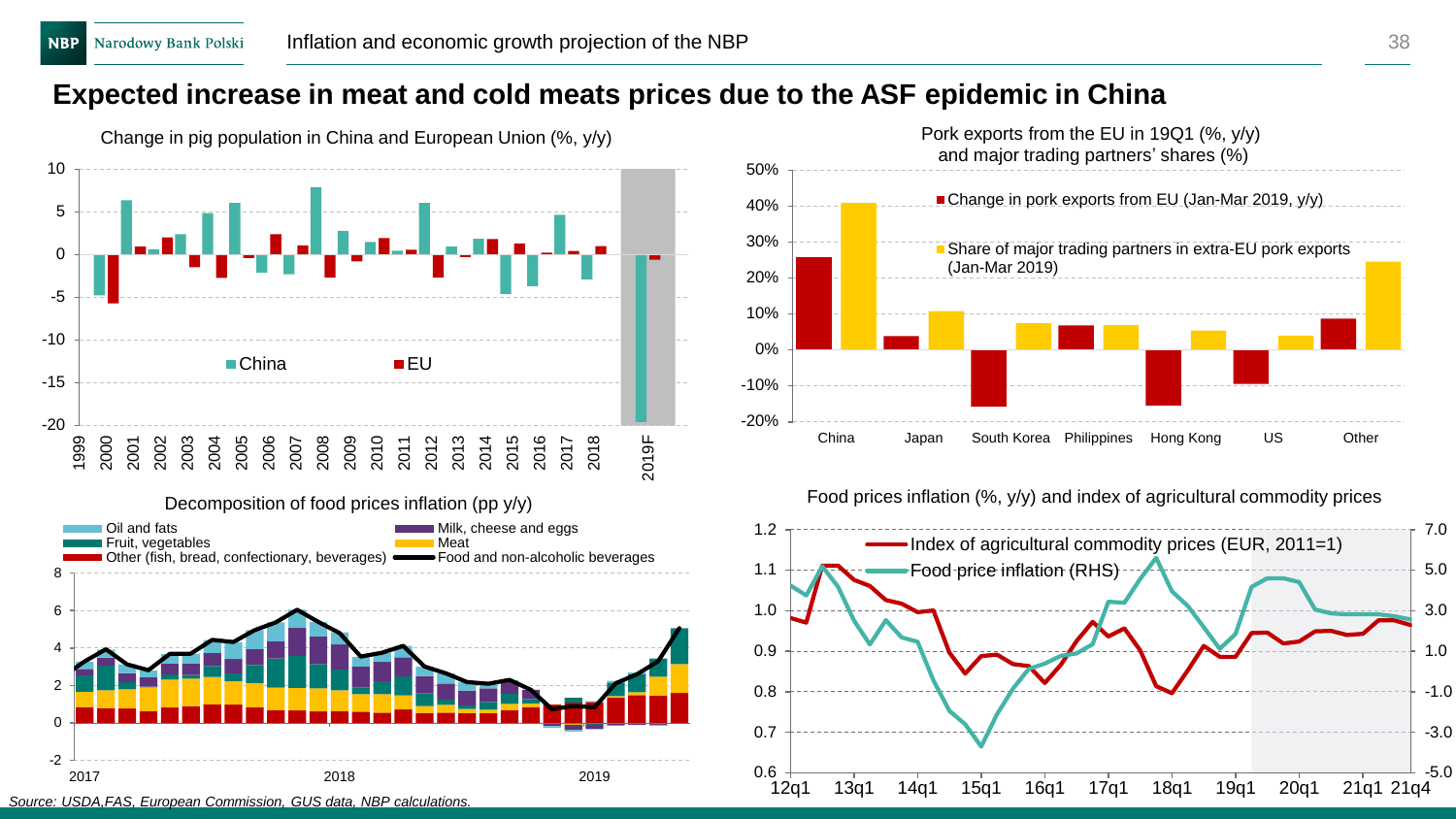#### Outline:

Changes between rounds

# **Uncertainty**

■ Economic condtions abroad

Projection 2019 – 2021

- Polish economy
	- GDP
		- Consumption demand
		- Investment demand
		- Foreign trade
	- Inflation

**Uncertainty** 

- Risk factors
- Fan charts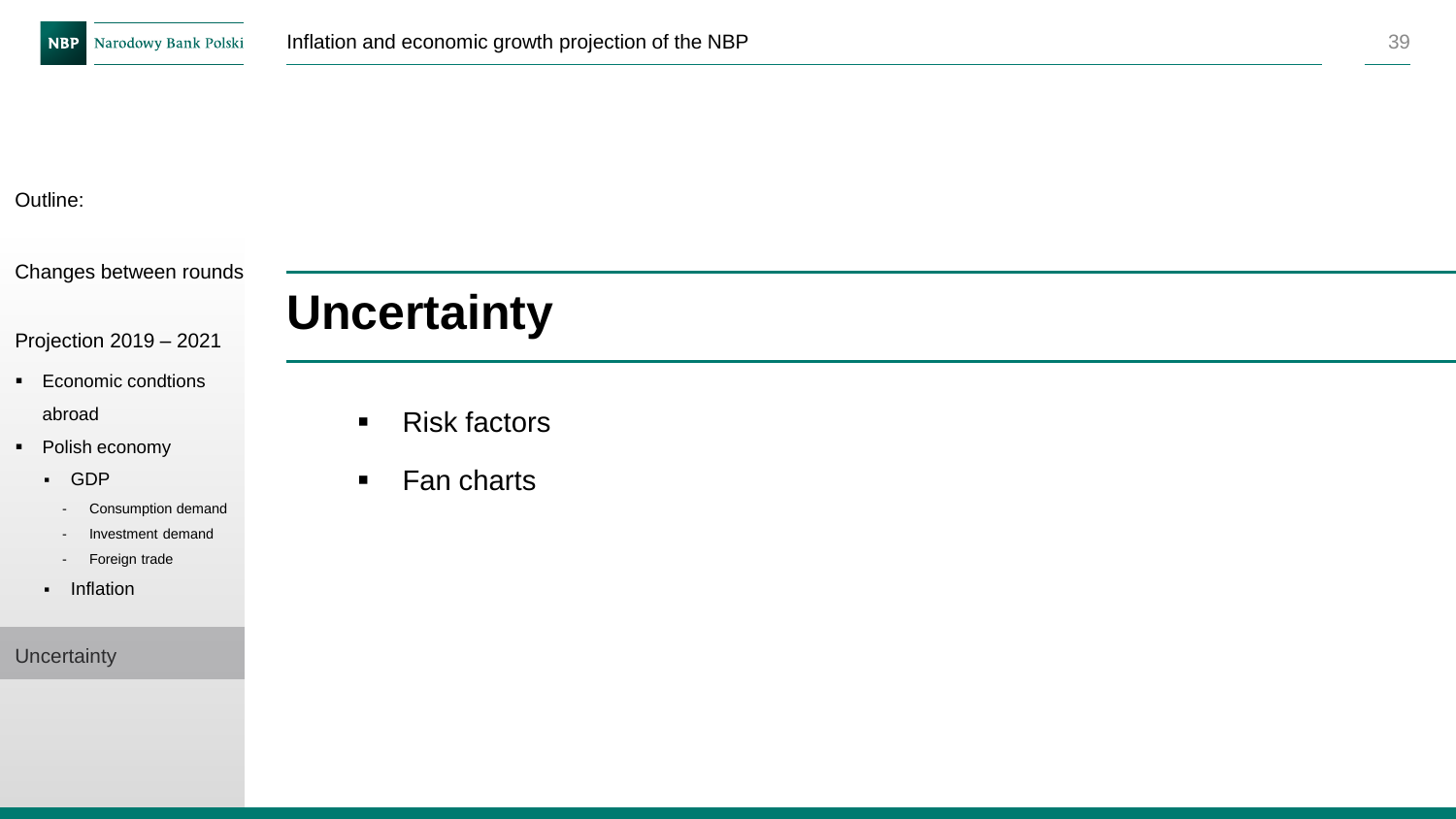**NBP** Narodowy Bank Polski

| <b>Risk area</b>                     | <b>Description</b>                                                                                                                                                                                                                                             | Impact                       | Scale of<br>impact |
|--------------------------------------|----------------------------------------------------------------------------------------------------------------------------------------------------------------------------------------------------------------------------------------------------------------|------------------------------|--------------------|
|                                      | Escalation of current trade disputes and further spreading of protectionism, leading to larger disturbances in<br>the global trade, deterioration of economic conditions, elevated uncertainty and tensions in the financial<br>markets.                       | Inflation                    |                    |
| Deterioration in the                 | Lower economic growth in the United States due to trade disputes and bigger drop in equity prices on<br>american stock exchange.                                                                                                                               |                              |                    |
| global economic<br>outlook           | Significant decline in economic growth in the euro area as a consequence of the imposition by the US of<br>duties on cars produced in the EU (crisis in the automotive industy and deterioration of economic activity in<br>other export-oriented industries). | ↑↑<br>GDP $\mathbf{\hat{H}}$ |                    |
|                                      | The United Kingdom's withdrawal from the European Union without prior agreement on the terms of future<br>$\blacksquare$<br>cooperation – so called no-deal brexit (increase in uncertainty and lower economic growth both in the UK<br>and the EU)            |                              |                    |
| Impact of the energy                 | Demand and supply shocks on global markets of oil and other energy commodities.                                                                                                                                                                                |                              |                    |
| sector on inflation in               | Regulatory changes on the domestic electricity market.                                                                                                                                                                                                         | Inflation $\hat{v}$          |                    |
| Poland                               | Scale and timing of the impact of the increase in wholesale electricity prices on the tariffs for end users.<br>٠                                                                                                                                              | GDP $\hat{v}$                |                    |
| Labour supply in                     | Uncertainty related to the scale of reemigration of Ukrainian workers from Poland due to changes in law in<br>other EU countries, which will make it easier to employ the citizens of non-EU countries.                                                        |                              |                    |
| Poland                               |                                                                                                                                                                                                                                                                | GDP $\psi$                   |                    |
| Better economic<br>conditions abroad | Higher economic growth abroad translating into higher domestic activity and into an increase in fiscal<br>revenues which results in more fiscal space and more expansionary fiscal policy than assumed in the                                                  | Inflation $\hat{v}$          |                    |
| and fiscal policy                    | baseline scenario (which is based on the estimates contained in the April's Convergence Programme).                                                                                                                                                            | GDP 介                        |                    |
|                                      |                                                                                                                                                                                                                                                                |                              |                    |

**Summary Inflation** *GDP* **GDP** *GDP*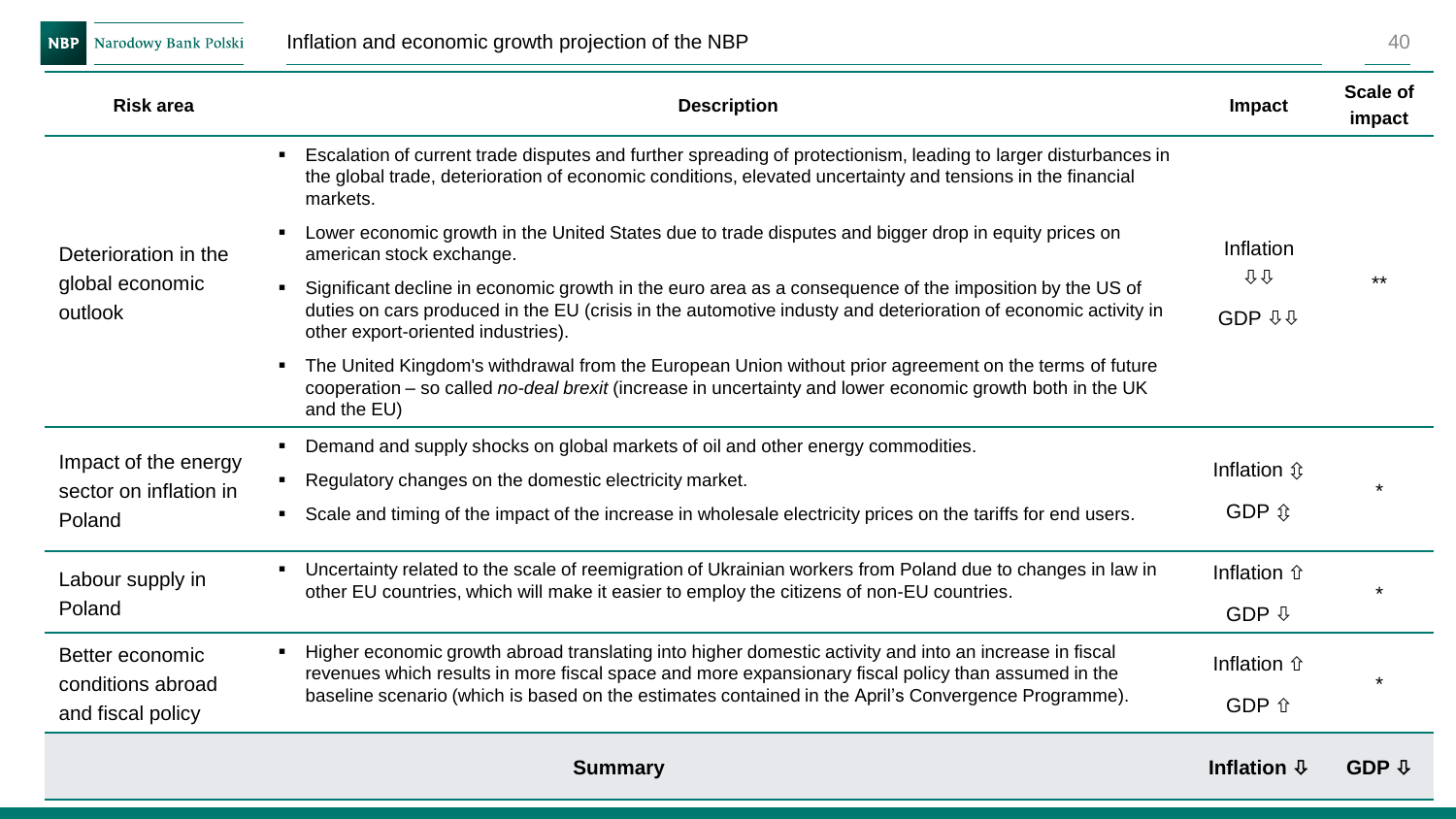#### CPI inflation y/y, %



| <b>CPI</b><br>y/y, % | below<br>1.5% | below<br>2.5% | below<br>3.5% | below<br>centr.<br>path | within<br>1.5-3.5%<br>range | CPI<br>y/y, % | central<br>path | 50% probability<br>interval |     | GDP<br>y/y, % | central<br>path | 50% probability<br>interval |     |
|----------------------|---------------|---------------|---------------|-------------------------|-----------------------------|---------------|-----------------|-----------------------------|-----|---------------|-----------------|-----------------------------|-----|
| 2019                 | 14%           | 85%           | 100%          | 51%                     | 86%                         | 2019          | 2.0             | ı. <i>ı</i>                 | 2.3 | 2019          | 4.5             | 3.9                         | 5.1 |
| 2020                 | 18%           | 42%           | 70%           | 53%                     | 53%                         | 2020          | 2.9             | 1.9                         | 3.7 | 2020          | 4.0             | 3.0                         | 4.8 |
| 2021                 | 31%           | 54%           | 77%           | 55%                     | 46%                         | 2021          | 2.6             | 1.3                         | 3.5 | 2021          | 3.5             | 2.4                         | 4.3 |

*Source: GUS data, NBP calculations.*